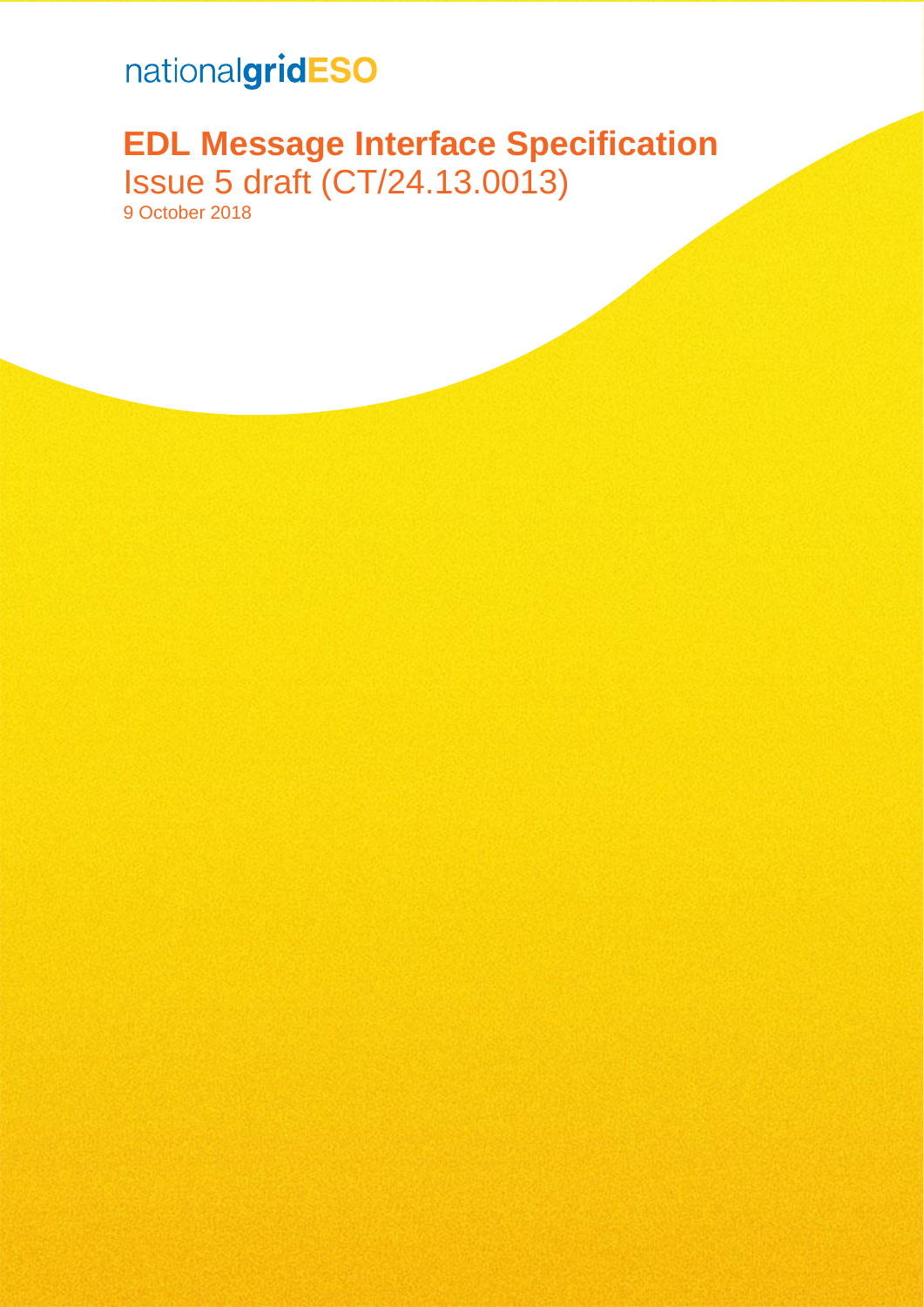# <span id="page-1-0"></span>**Contents**

| 1 <sub>1</sub> |  |
|----------------|--|
| 1.1.           |  |
| 1.2.           |  |
| 1.3.           |  |
| 2.             |  |
| 2.1.           |  |
| 2.2.           |  |
| 2.3.           |  |
| 2.4.           |  |
| 2.5.           |  |
| 2.6.           |  |
| 2.7.           |  |
| 2.8.           |  |
| 2.9.           |  |
| 3.             |  |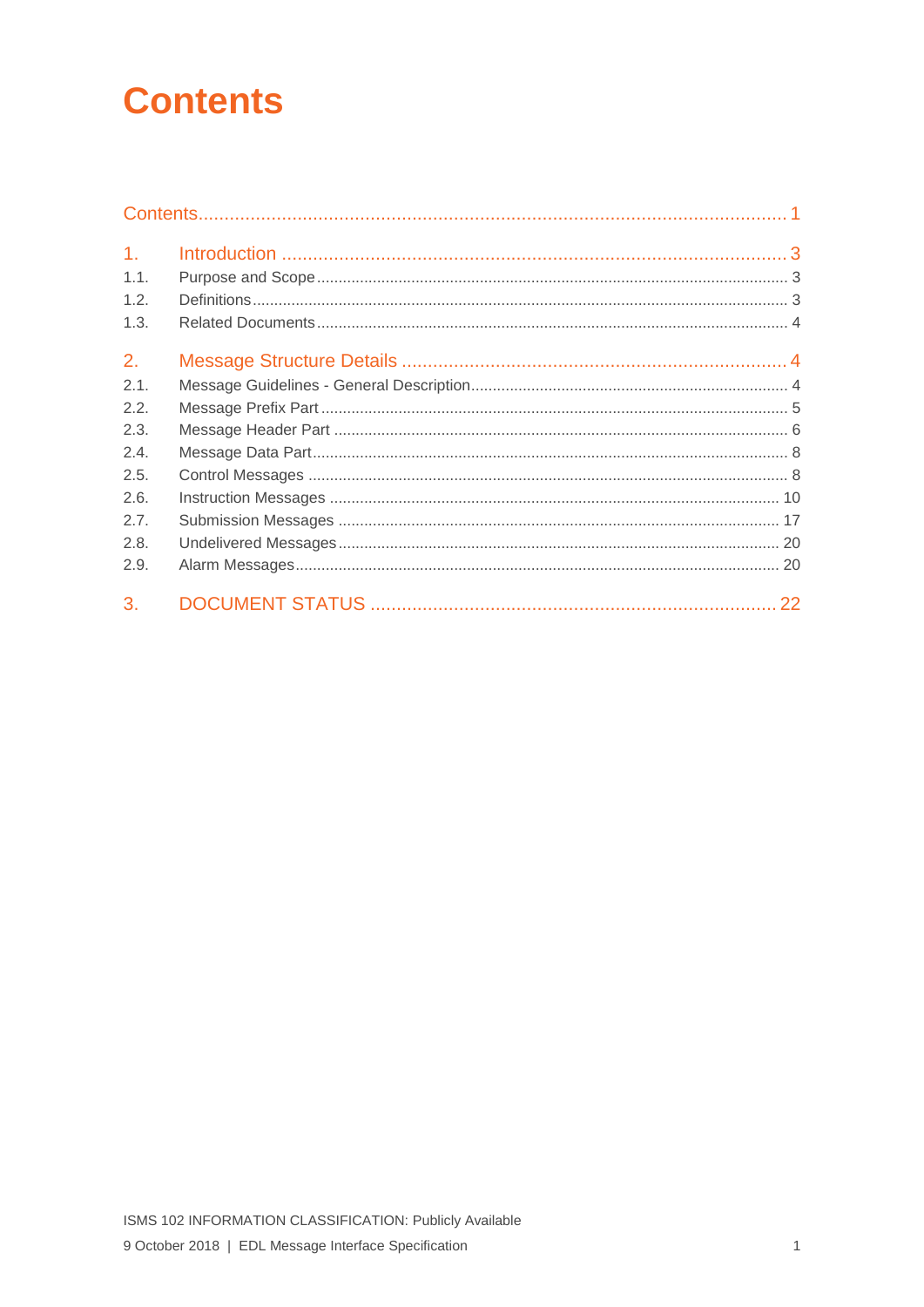# **EDL Message Specification**

 $\mathbb{R}^n$ 

I

 $\blacksquare$ 

III

I

 $\mathbf{u}$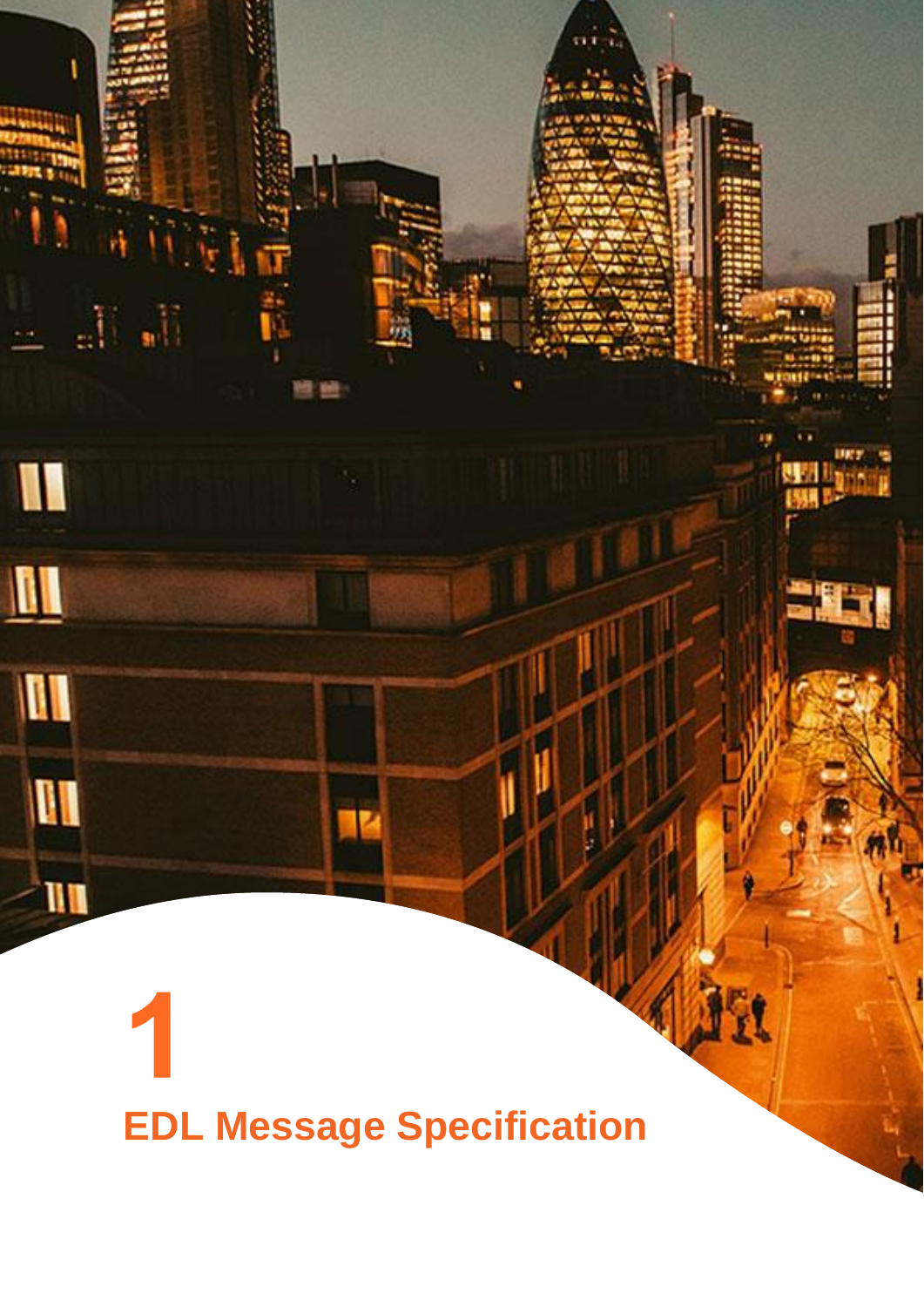### <span id="page-3-0"></span>**1. Introduction**

Any Balancing Service Provider (BSP) who participates Balancing Mechanism (BM), Replacement Reserve (RR) and Ancillary Services markets (for BMUs only) must have an EDL link to NGC.

Electronic Dispatch Logging (EDL) is the mechanism by which Control Points, the operational endpoints for BSPs, receive instructions from NGESO and redeclare availability and dynamic parameters to NGESO.

## <span id="page-3-1"></span>1.1. Purpose and Scope

Issue 5 of document defines the structure and content of EDL instruction and submission messages that are supported in the current version of EDL, version 2.,1 and the new version, which will be version 3.0. Changes are required to EDL to support the introduction of P344.

Version 3.0 supports the following changes:

- 1. Introduce new type of instruction, BOAR, for bid-offer acceptances resulting from the Replacement Reserve (RR) Market.
- 2. Changes to support non-integer MVAr & Voltage instructions

## <span id="page-3-2"></span>1.2. Definitions

| <b>BM</b>   | <b>Balancing Mechanism</b>                                 |
|-------------|------------------------------------------------------------|
| <b>BMU</b>  | <b>Balancing Mechanism Unit</b>                            |
| <b>BOA</b>  | <b>Bid Offer Acceptance</b>                                |
| <b>BSP</b>  | <b>Balancing Service Provider</b>                          |
| <b>EDL</b>  | Electronic Dispatch Logging - A message transfer mechanism |
| <b>MEL</b>  | Maximum Export Limit                                       |
| <b>MIL</b>  | Maximum Import Limit                                       |
| <b>MNZT</b> | Minimum Non-Zero Time                                      |
| <b>MZT</b>  | Minimum Zero Time                                          |
| <b>NDZ</b>  | Notice to Deviate from Zero                                |
| <b>NETA</b> | <b>New Electricity Trading Arrangements</b>                |
| <b>NTB</b>  | Notice to Deliver Bids                                     |
| <b>NTO</b>  | Notice to Deliver Offers                                   |
| <b>RDR</b>  | <b>Run-down Rates</b>                                      |
| <b>RR</b>   | <b>Replacement Reserve</b>                                 |
| <b>RUR</b>  | Run-up Rates                                               |
| <b>SEL</b>  | Stable Export Limit                                        |
| <b>SIL</b>  | Stable Import Limit                                        |

*Table 1 1 – Definitions*

<sup>9</sup> October 2018 | EDL Message Interface Specification 3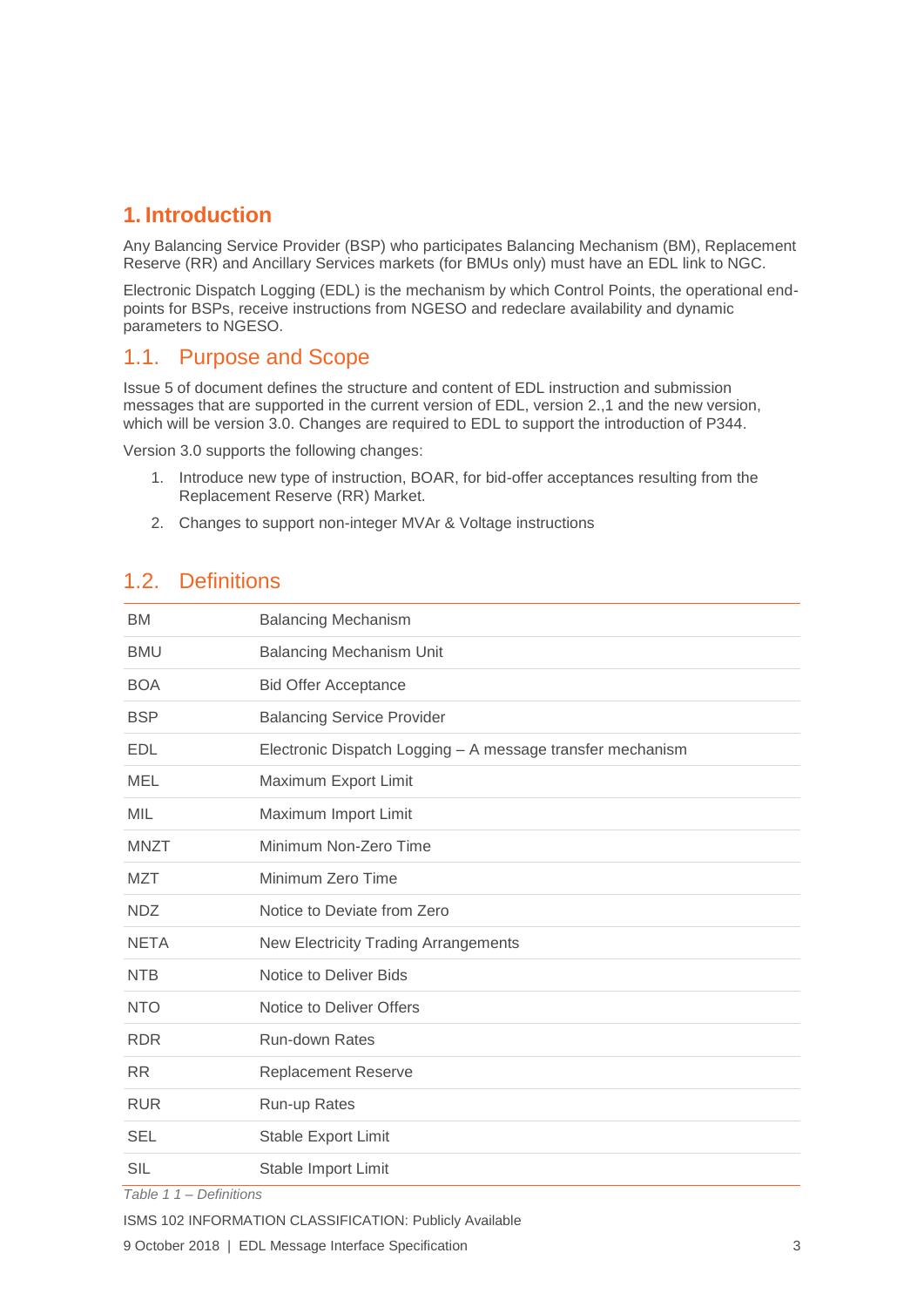## <span id="page-4-0"></span>1.3. Related Documents

- NETA A Draft Specification for the Balancing Mechanism and Imbalance Settlement, Version 1.2, July 1999, The Office of Gas and Electricity Markets.
- NETA Data Validation, Consistency and Defaulting Rules, CT/24.12.0003.

# <span id="page-4-1"></span>**2. Message Structure Details**

# <span id="page-4-2"></span>2.1. Message Guidelines - General Description

All messages are simple ASCII text strings to aid development of Application and Communication layers by all parties. With the exception of Server Messages the messages comprise three parts.

- A message Prefix Part
- A message Header Part
- A message Data Part

The message Prefix Part is not transmitted between computer systems. It is used for communication between the Communications Layers and the Server Layers of the system on each node.

Message Prefix Parts are removed by the Server Layer from messages received from the Communication Layer before sending the messages to the Wide-area Network Layer for transmission.

Messages Prefix Parts are added by the Server Layer to messages received from the Wide-area Network Layer before sending the messages to the Communication Layer.

The message Header Part is constructed by the Communication Layers.

The message Data Part is constructed by the Communication Layer, usually based on information from the Application Layer, although some messages are originated by the Communications Layer.

This separation between Header & Data Parts is notional. In practice, some elements of the Data Part will be processed by the Communications Layers. Furthermore, the boundary between Header and Data Parts has been deliberately constructed such that the common components of all messages are arranged at the beginning of the Data Part and so may be viewed as either Header or Data Parts.

All dates and times<sup>1</sup> are referenced to Greenwich Mean Time.

Times stamps within message Data Parts are to a resolution of one minute. The format is used is dd-mmm-yyyy hh:mm. (17 characters). Note that the valid range of the time component is 00:00 to 23:59.

Time stamps within message prefix parts are to a resolution of 10ms. The standard format used is dd-mmm-yyyy hh:mm:ss.nn. (23 characters). Note that the valid range of the time component is 00:00:00.00 to 23:59:59.99.

Fields within the Prefix Parts and the Data Parts are delimited by a space character. All message parts are terminated with a ^ character.

 $\frac{1}{1}$ Inter-machine time comparisons should only be to a minute resolution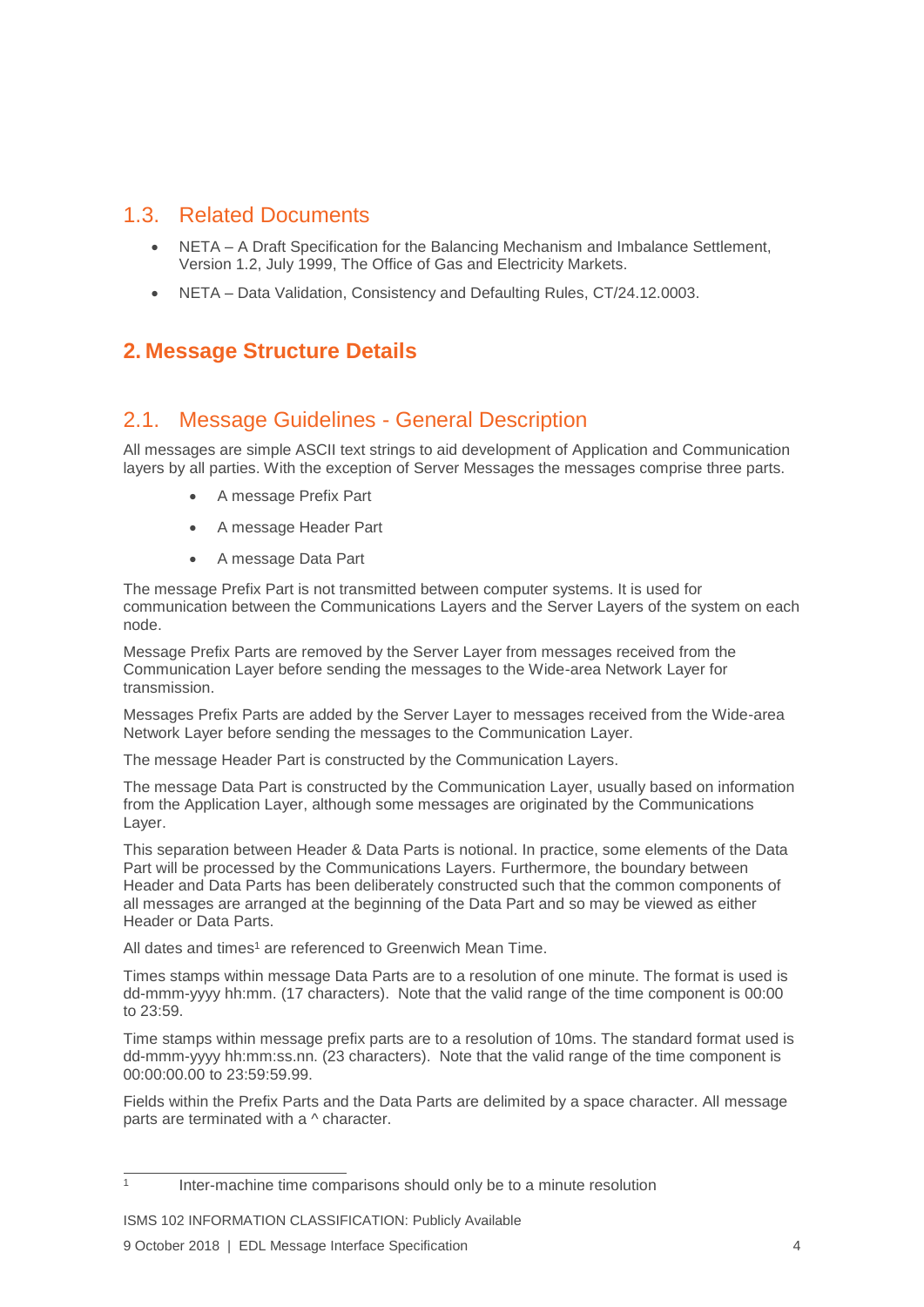Fields containing variable length text items are left justified and space filled.

Fields containing variable length numeric items are right justified and zero filled.

The leading character of the day part of a date/time field may be a space.

Messages consist of three types; control, instruction and submission. Select/deselect control messages are sent from NGC to a Control Point while path/nopath control messages are sent from a Control Point to NGC. These messages control the availability of a BM Unit both to be instructed by NGC and to submit dynamic parameters. For instruction and submission messages to be exchanged, NGC must first have sent a select message while the Control Point must have sent a path message. Various message formats are defined for Ancillary Service instructions and Balancing Market Bid/Offer Acceptance instructions that are used by NGC to instruct a Control Point. Likewise, submission message formats are defined which allow a Control Point to submit various BM Unit dynamic parameters to NGC. If an error is detected by the Control Point in an instruction message, or by NGC in a submission message, the text of the message, or the truncated part thereof containing a reference number and log time will be sent back to the originator together with a pre-defined error code.

#### <span id="page-5-0"></span>2.2. Message Prefix Part

The message Prefix Part is different for each mailbox between the Communication Layer and the Server Layer. There is no Prefix Part on messages from the Communication Layer to the Server Layer on the station node, i.e. on messages in the CMS input mailbox.

*Table 2 - Message Prefix Part for MMS Input Mailbox*

| Field Name  | <b>Start Position</b> | Field Size | Description                   |
|-------------|-----------------------|------------|-------------------------------|
| Destination |                       | 6.         | Name of Control Point         |
| Terminator  |                       |            | Part terminator character "^" |

*Table 3 - Message Prefix Part for MMS Output Mailbox*

| Field Name  | <b>Start Position</b> | Field Size | <b>Description</b>                                                                         |
|-------------|-----------------------|------------|--------------------------------------------------------------------------------------------|
| Destination |                       | 6          | Name of Control Point                                                                      |
| Time-Stamp  | 8                     | 23         | Time message received from<br>Wide-area Network. Obtained from<br>local node system clock. |
| Terminator  | 31                    |            | Part terminator character "^"                                                              |

*Table 4 - Message Prefix Part for CMS Output Mailbox*

| <b>Field Size</b><br>Field Name<br>Description<br>Start<br>Position |
|---------------------------------------------------------------------|
|---------------------------------------------------------------------|

ISMS 102 INFORMATION CLASSIFICATION: Publicly Available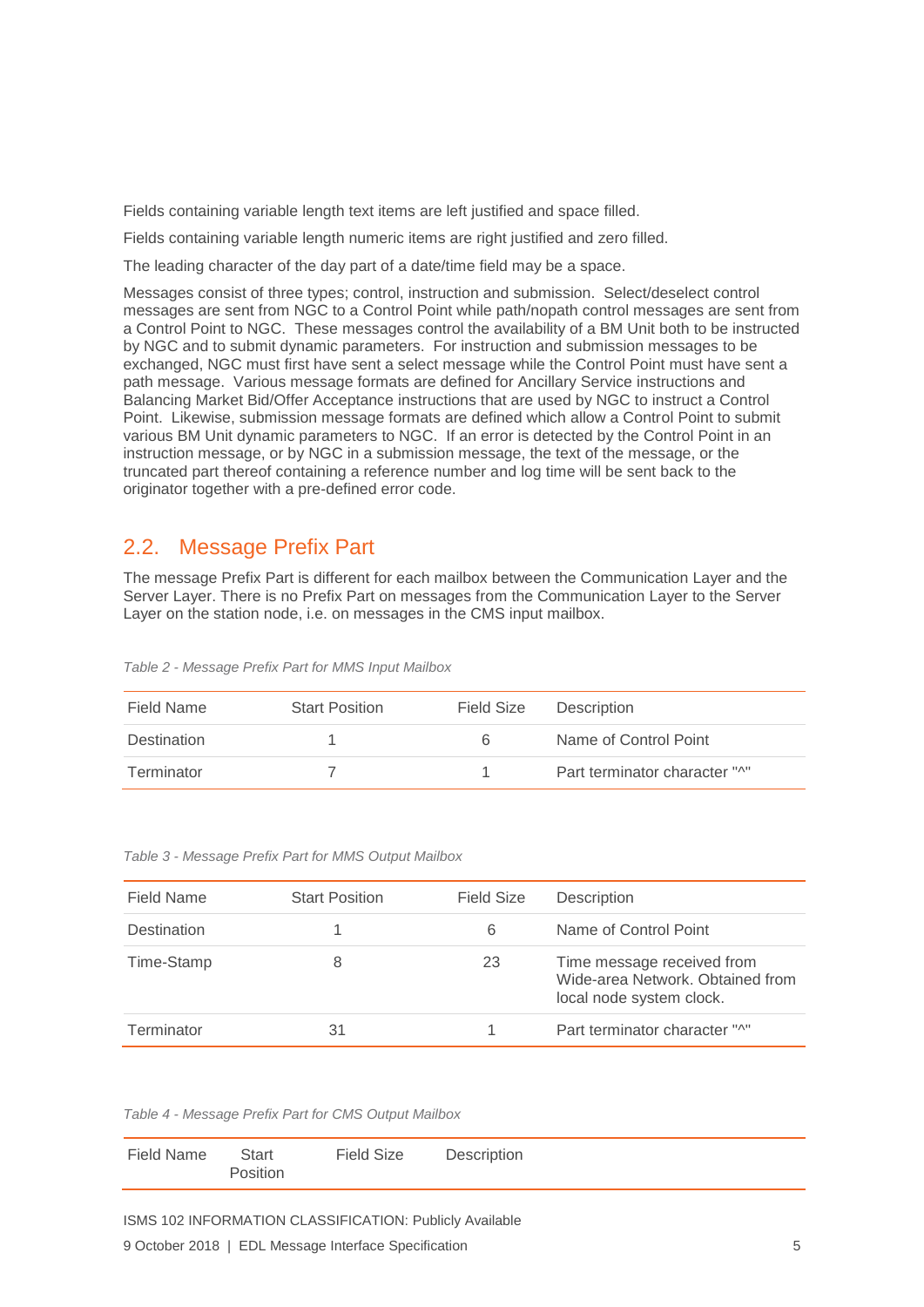| Timestamp  |    | 23 | Time message received from Wide-area Network.<br>Obtained from local node system clock. |
|------------|----|----|-----------------------------------------------------------------------------------------|
| Terminator | 24 |    | Part terminator character "^"                                                           |

# <span id="page-6-0"></span>2.3. Message Header Part

The message Header Part is a packed string of four characters followed by a terminator. The character positions and sizes of the various fields are described in [Table 5.](#page-6-1)

<span id="page-6-1"></span>

|  | Table 5 - Message Header Part |
|--|-------------------------------|
|--|-------------------------------|

| Field Name          | Start<br><b>Position</b> | Field<br><b>Size</b> | <b>Description</b>                                                                                                                                   |
|---------------------|--------------------------|----------------------|------------------------------------------------------------------------------------------------------------------------------------------------------|
| Category            | 1                        | 1                    | The category of message. Instruction, Submission etc. See<br>Table 6.                                                                                |
| Type                | 2                        | 1                    | The type of the message. This field carries the dialogue<br>between Communication Layers.<br>See<br>Table 7 for details.                             |
| Instruction<br>Type | 3                        | 1.                   | NOTE: This field is only used for Instruction Category<br>Messages and is a space for all other Categories of<br>message<br>See Table 8 for details. |
| Error               | 4                        | 1                    | Flag set to space by originating process. The message may be<br>returned with the flag set. See<br>Table 9 for details.                              |
| Terminator          | 5                        | 1.                   | Part terminator character "^"                                                                                                                        |

*Each transaction dialogue between Communication Layers consists of a single new outgoing message followed by one or more returned messages. Return messages are referenced to the original message and have return message types as shown in*

[Table](#page-7-0) *7*. They also retain the Message Category and Instruction Type of the original message.

<span id="page-6-2"></span>*Table 6 - Message Header Categories*

|    | Category Description                                              |
|----|-------------------------------------------------------------------|
| C. | Control Messages. See Table 10 for Data Part details              |
|    | Instruction Messages. See Table 13, Table 14, Table 15, Table 16, |
|    | Table 17 and Table 18 for Data Part details                       |
| R  | Submission Messages. See Table 23 for Data Part Details           |
|    |                                                                   |

ISMS 102 INFORMATION CLASSIFICATION: Publicly Available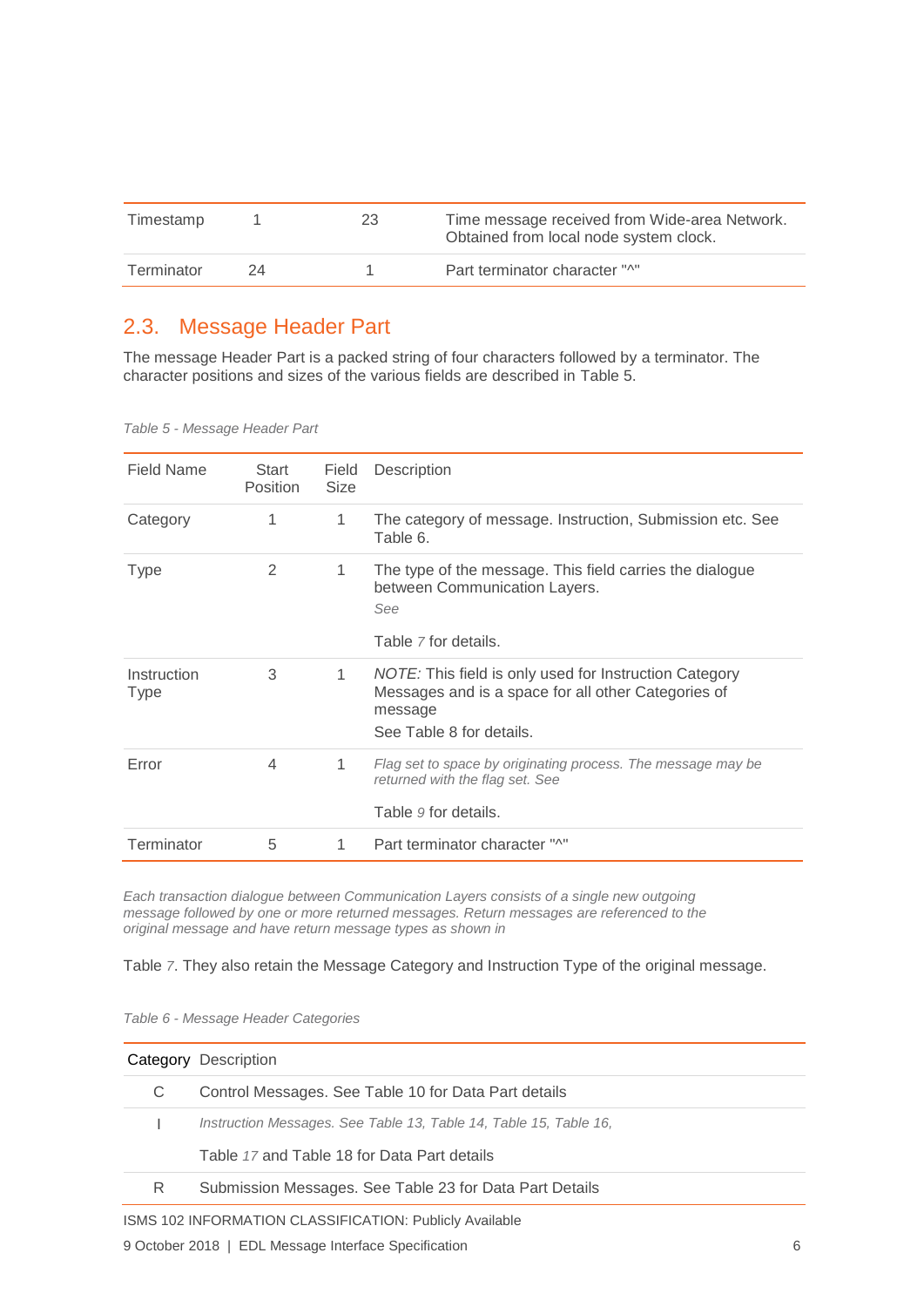|        | Code Mnemonic            |        | Direction Meaning                                                                                                                                                                                     |
|--------|--------------------------|--------|-------------------------------------------------------------------------------------------------------------------------------------------------------------------------------------------------------|
| N      | <b>New</b>               | Send   | A new (real-time) message.                                                                                                                                                                            |
| W      | Waiting                  | Return | The remote Communications Layer has received &<br>validated the referenced message. It is now waiting for<br>manual action. This type is often called Technical<br>Acknowledgement in earlier papers. |
| $\cup$ | User<br>Acknowledgements | Return | The remote operator has seen the referenced message.                                                                                                                                                  |
| A      | Acceptance               | Return | The remote operator accepts the referenced message.                                                                                                                                                   |
| R.     | Reject                   | Return | The remote operator rejects the referenced message.                                                                                                                                                   |
|        | Telephoned               | Send   | Upon re-connection of systems, messages that have been<br>transmitted by telephone are sent electronically to allow the<br>systems to reconcile themselves.                                           |
|        | <b>Dispute</b>           | Return | The remote system cannot reconcile a manually entered<br>transaction.                                                                                                                                 |

#### <span id="page-7-0"></span>*Table 7 - Message Header Types*

#### <span id="page-7-1"></span>*Table 8 - Message Header Instruction Types*

| Instruction<br>Code | Type Meaning                                                                                                                                                                   |
|---------------------|--------------------------------------------------------------------------------------------------------------------------------------------------------------------------------|
| Space               | Control Message, Submission Message, or EDL closed instruction messages.<br>See Table 10, Table 12, Table 13, Table 14, Table 15, Table 22 & Table 23 for<br>Data Part details |
| V                   | EDL Voltage Control Instruction.<br>See Table 16 &                                                                                                                             |
|                     | Table 17 for Data Part details.                                                                                                                                                |
| P                   | Pumped Storage Message. See Table 18 for details                                                                                                                               |

<span id="page-7-2"></span>*Table 9 - Message Header Error Flags*

| Flag | Error Meaning          |
|------|------------------------|
|      | Space Original message |

<sup>9</sup> October 2018 | EDL Message Interface Specification 7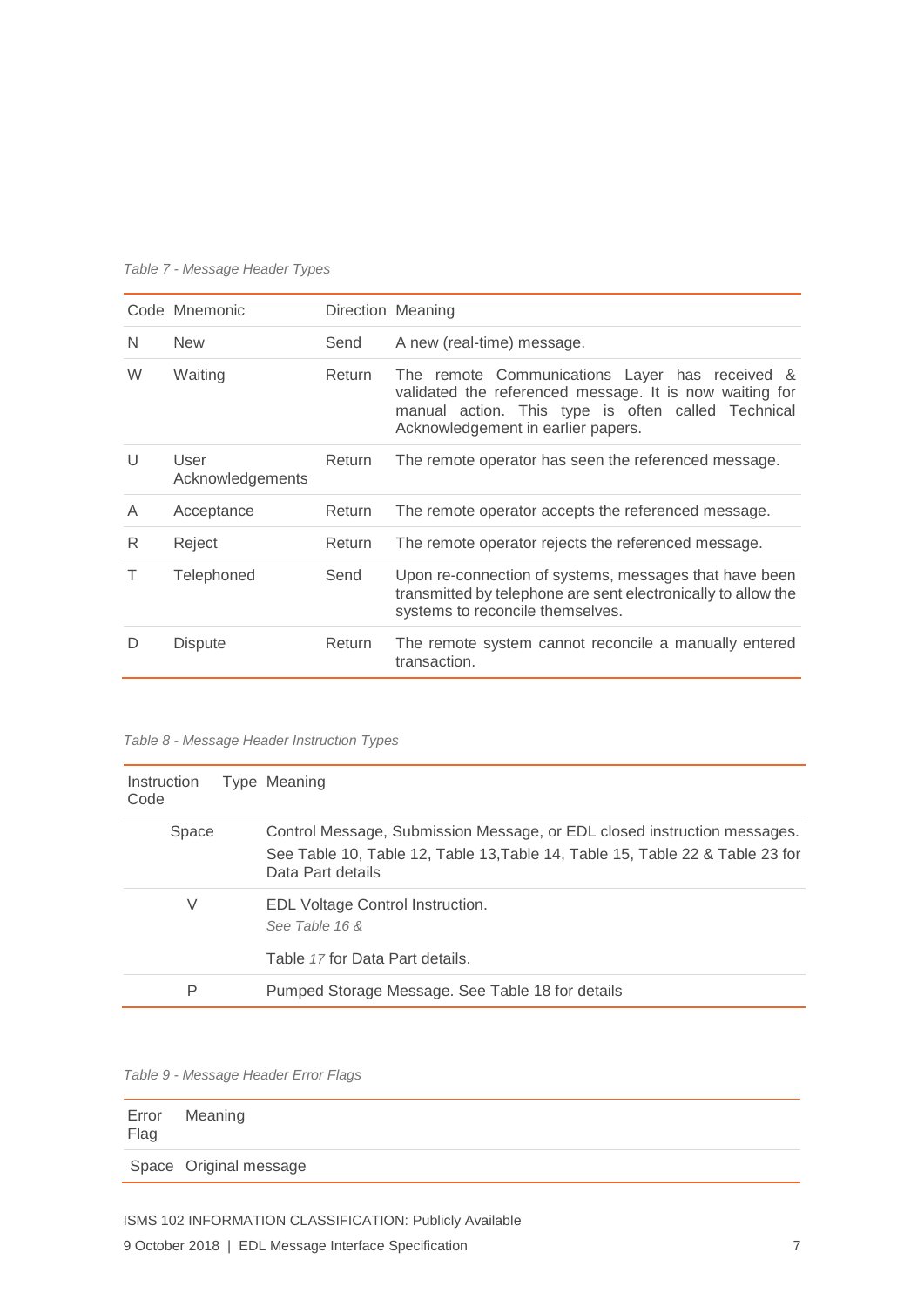- E An error is detected in a received message. Either the original message is returned to the originator with a four-character error code appended to it or a new message identifying the reference number of the original message together with a 4-character error code is sent to the originator. The error code may relate to the syntax or data consistency of the message
- X A message is returned to the originator. The message was valid and data consistent when first received, but while waiting for a user acknowledgement, other parameters have changed and the message is no longer consistent. It is thus flagged as eXpired i.e. a valid message that is no longer meaningful.

# <span id="page-8-0"></span>2.4. Message Data Part

The content of the Message Data Part depends primarily on the Message Category and secondarily on the Message Type. In the case of Instruction Category Messages the Instruction Type also influences the Message Data Part. Single space characters to further enhance the readability of the messages separate fields within the Message Data Parts. The Message Data Parts for each category are defined in the following tables.

# <span id="page-8-1"></span>2.5. Control Messages

The Message Data Part for control messages is a maximum of 56 characters. The length and contents of control messages depends on the nature of the message, the options are detailed in [Table 10](#page-8-2)

| Field Name    | Start<br>Position | Field<br><b>Size</b> | Description                                                                                      |                                                                                           | Valid<br><b>Type</b> | Error<br>Flag |
|---------------|-------------------|----------------------|--------------------------------------------------------------------------------------------------|-------------------------------------------------------------------------------------------|----------------------|---------------|
| Name          | 1                 | 9                    | Control Point Name (VERSON message only) All<br>or BM Unit Name                                  |                                                                                           |                      |               |
| Ref Number 11 |                   | 10                   | Message Reference Number                                                                         |                                                                                           | All                  |               |
| Log Time      | 22                | 17                   | Time message logged by originating process                                                       |                                                                                           | All                  |               |
| <b>Type</b>   | 40                | 6                    | Specifies the type of control message and the N<br>structure of the type dependent message part. |                                                                                           |                      |               |
| <b>Type</b>   |                   |                      | <b>Type</b>                                                                                      | Details                                                                                   |                      |               |
| dependant     |                   |                      |                                                                                                  | VERSON See Table 12                                                                       |                      |               |
|               |                   |                      | <b>SELECT</b>                                                                                    | The Control Point is selected by<br>NGC for EDL.                                          |                      |               |
|               |                   |                      | <b>DESEL</b>                                                                                     | The Control Point is de-selected by<br>NGC for EDL                                        |                      |               |
|               |                   |                      | <b>PATH</b>                                                                                      | There is a path from the Control<br>Point Communication Layer to the<br>BM Unit operator. |                      |               |

<span id="page-8-2"></span>*Table 10 - Message Data Part for Control Messages*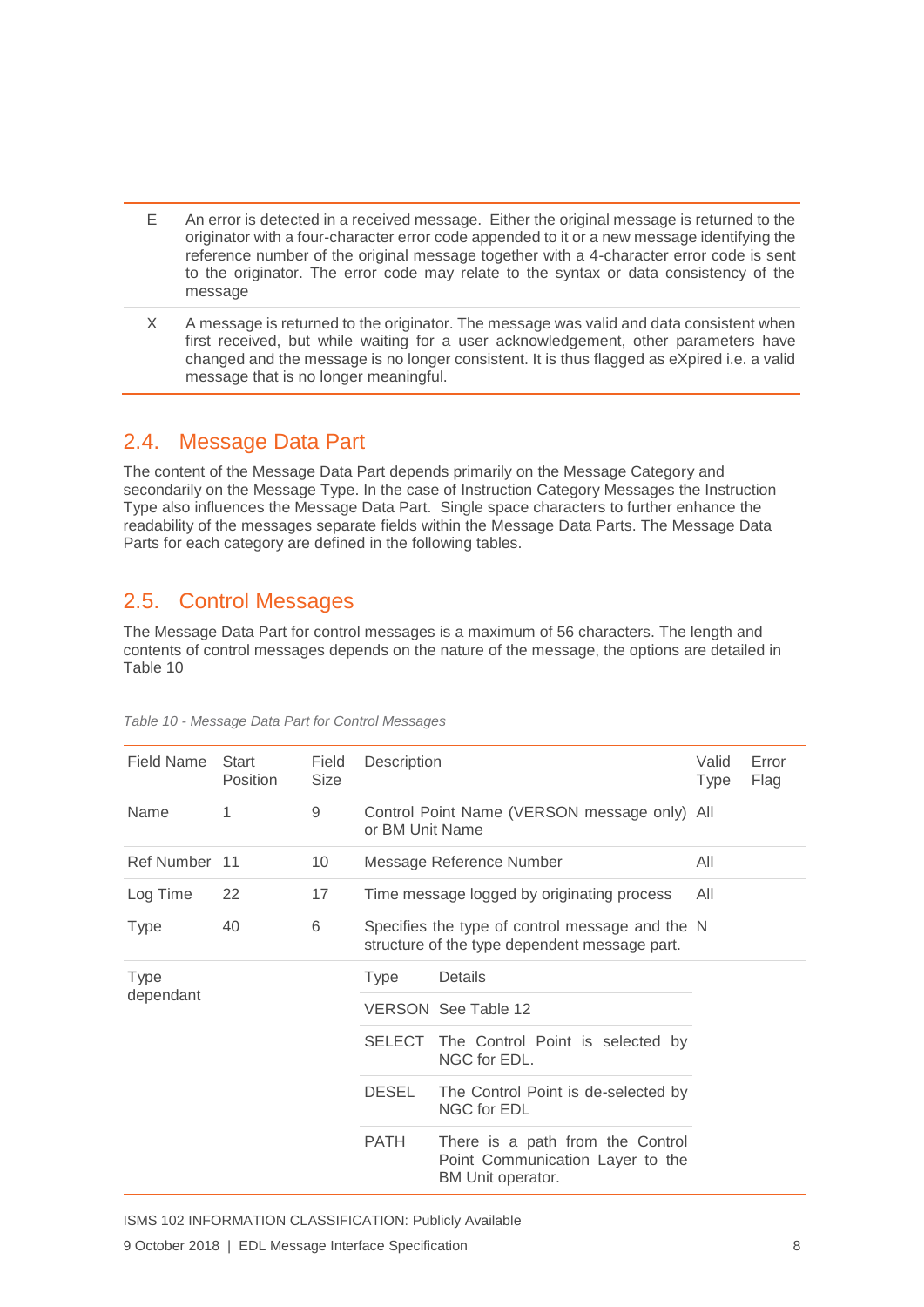|                                       | NOPATH There is NO path from the station<br>Communication Layer to the BM Unit<br>operator |     |   |
|---------------------------------------|--------------------------------------------------------------------------------------------|-----|---|
| Error Code 40, 47 or 52 4             | See Table 11 for meaning                                                                   | Anv | Е |
| Terminator 44, 39, 46, 1<br>51, or 56 | Part terminator character "^"                                                              | All |   |

Dispatch Instructions to an individual BM Unit via EDL will only take place once a PATH message from the control point, and a SELECT message from NGC have been sent. All other states will result in Instructions being issued by voice telephone.

<span id="page-9-1"></span>*Table 11 - Control Error Messages*

|                  | Error Code Description               |
|------------------|--------------------------------------|
| C <sub>001</sub> | Invalid Control Point/BM Unit ID     |
| C002             | <b>Invalid Control Type</b>          |
| C <sub>003</sub> | <b>Unsupported Version Number</b>    |
| C <sub>004</sub> | Message arrived before VERSON accept |

Submission and Control Messages can be issued at any time, irrespective of select and path states.

| Field<br>Name | Start<br><b>Position</b> | Field<br><b>Size</b> | Description                                                                                                                                                                                                                                                       |
|---------------|--------------------------|----------------------|-------------------------------------------------------------------------------------------------------------------------------------------------------------------------------------------------------------------------------------------------------------------|
| Type          | 40                       | 6                    | <b>VERSON</b>                                                                                                                                                                                                                                                     |
| Version 47    |                          | 4                    | Latest Supported EDL Interface Definition.<br>The version number is changeable and reflects the current level of<br>messages supported at NGC and the Control Point.<br>The current supported version is 2.1, i.e. 0021<br>The new version will be 3.0, i.e. 0030 |

<span id="page-9-0"></span>*Table 12 - Message Data Part for Version Messages*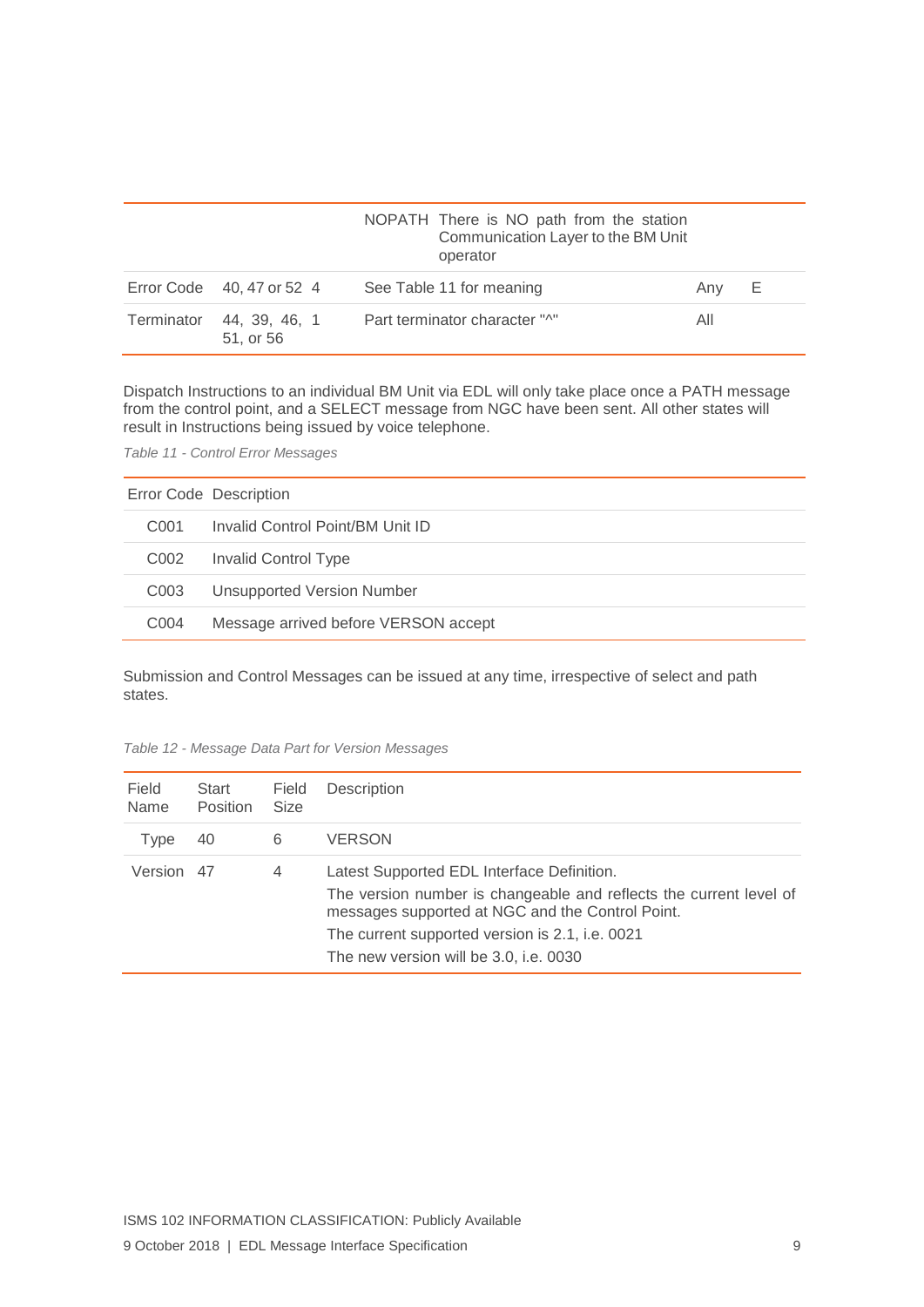#### <span id="page-10-0"></span>2.6. Instruction Messages

#### 2.6.1. Status Change Instruction Messages

The message Data Part for Status Change instruction messages is a maximum of 104 characters.

Note that Status Change instructions are to be issued for Ancillary Service purposes to change the operating state of a BM Unit, for example perhaps to instruct a Unit to synch to the declared FPN, or to instruct a Unit off. If a MW output level is to be instructed, a Bid/Offer Acceptance closed instruction must be issued.

| <b>Field Name</b>                   | Start<br>Position      | Field<br><b>Size</b> | Description                                                                                                                                                                                                        | Valid<br>Type | Error<br>Flag |
|-------------------------------------|------------------------|----------------------|--------------------------------------------------------------------------------------------------------------------------------------------------------------------------------------------------------------------|---------------|---------------|
| Name                                | 1                      | 9                    | <b>BM Unit Name</b>                                                                                                                                                                                                | All           |               |
| <b>Ref Number</b>                   | 11                     | 10                   | Instruction Reference Number                                                                                                                                                                                       | All           |               |
| Log Time                            | 22                     | 17                   | Time message logged by originating process                                                                                                                                                                         | All           |               |
| <b>Start</b><br>Instruction<br>Code | 40                     | 5                    | This may be one of the following codes SYN, HTS N, T<br>or the numeric value 0.                                                                                                                                    |               |               |
| <b>Start</b><br>Reserve             | 46                     | 3                    | Not used.                                                                                                                                                                                                          | N, T          |               |
| <b>Start Time</b>                   | 50                     | 17                   | Start time of the instruction.                                                                                                                                                                                     | N, T          |               |
| Reason<br>Code                      | 68                     | 3                    | Three character reason code applied to steam N,T<br>plant; the first character explains why the<br>instruction was issued, the second character<br>indicates whether the BM Unit is in frequency<br>response mode. |               |               |
| Target<br>Instruction<br>Code       | 72                     | 5                    | This may be one of the following codes OFF, HTS, N, T<br>CHS or the numeric value 0.                                                                                                                               |               |               |
| Target<br>Reserve                   | 78                     | 3                    | Not used.                                                                                                                                                                                                          | N, T          |               |
| <b>Target Time</b>                  | 82                     | 17                   | Target time of the instruction.                                                                                                                                                                                    | N, T          |               |
| Error Code                          | 40, 100                | 4                    | See Table 22 for meaning                                                                                                                                                                                           | Any           | E, X          |
| Terminator                          | 39, 44, 99 1<br>or 104 |                      | Part terminator character "^"                                                                                                                                                                                      | All           |               |

<span id="page-10-1"></span>*Table 13 - Message Data Part for Status Change Instruction Messages*

Participants and Vendors should contact NGC for an up-to-date list of reason codes and an accompanying explanation.

#### 2.6.2. Bid / Offer Acceptance and Deemed Instruction Message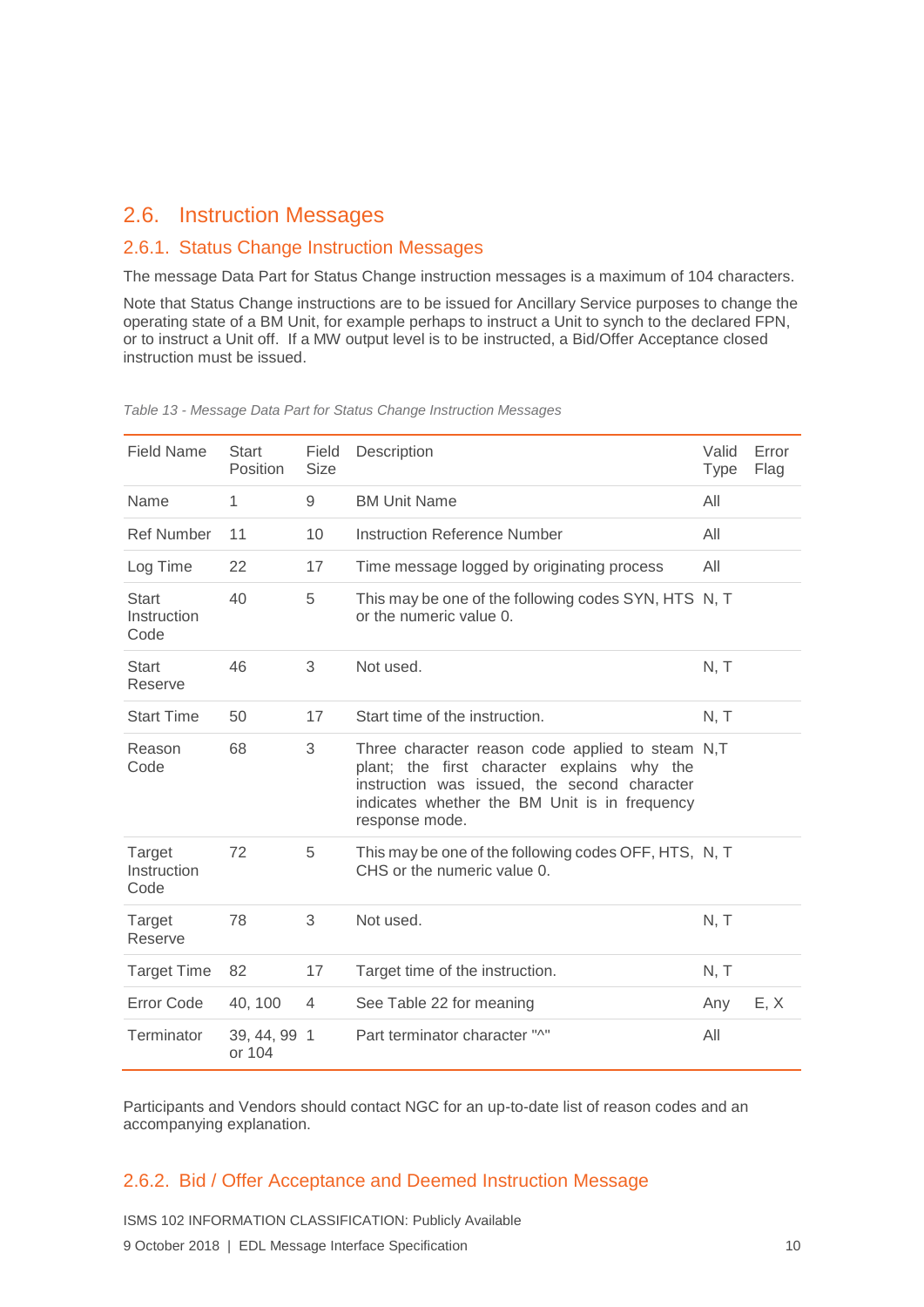A Bid Offer Acceptance will be sent to either accept BM Bids/Offers in the Balancing Mechanism or the conversion of a Replacement Reserve Acceptance in the RR Market. The closed instruction must contain at least two MW / time value pairs up to a maximum of five value pairs that describe a closed volume of energy (in conjunction with the physical notification and any relevant previously accepted BOAs).

The message Data Part for an instruction is a maximum of 183 characters in length.

| <b>Field Name</b>            | <b>Start</b><br>Position                   | Field<br><b>Size</b> | Description                                                                                                                                    |                                                      | Valid<br><b>Type</b> | Error<br>Flag |
|------------------------------|--------------------------------------------|----------------------|------------------------------------------------------------------------------------------------------------------------------------------------|------------------------------------------------------|----------------------|---------------|
| Name                         | 1                                          | 9                    | <b>BM Unit Name</b>                                                                                                                            |                                                      | All                  |               |
| <b>Ref Number</b>            | 11                                         | 10                   | <b>Instruction Reference Number</b>                                                                                                            |                                                      | All                  |               |
| Log Time                     | 22                                         | 17                   |                                                                                                                                                | Time message logged by originating process           | All                  |               |
| <b>Type</b>                  | 40                                         | 4                    | 3) or BOAR (version 3)                                                                                                                         | Type of instruction. BOAI, DEEM (versions 2.1 & N, T |                      |               |
| <b>BOA Number</b>            | 45                                         | 10                   |                                                                                                                                                | <b>BM Unit Bid/Offer Acceptance Number</b>           | N, T                 |               |
| <b>Number</b><br>Data Points | of 56                                      | 2                    | Count of the number of MW / Time pairs that N, T<br>make up this closed instruction. There must be<br>a minimum of 2 pairs and a maximum of 5. |                                                      |                      |               |
| MW <sub>1</sub>              | 59                                         | 5                    | MW Value 1<br>$\pm$ nnnn                                                                                                                       |                                                      | N, T                 |               |
| T <sub>1</sub>               | 65                                         | 17                   | Time value 1                                                                                                                                   |                                                      |                      |               |
| MW <sub>2</sub>              | 83                                         | 5                    | MW Value 2                                                                                                                                     |                                                      | N, T                 |               |
| T <sub>2</sub>               | 89                                         | 17                   | Time value 2                                                                                                                                   | Error code A                                         |                      |               |
| MW <sub>3</sub>              | 107                                        | 5                    | MW Value 3                                                                                                                                     | Optional MW / Time pair 3;                           | N, T                 |               |
| $T_3$                        | 113                                        | 17                   | Time value 3                                                                                                                                   | Error code B                                         |                      |               |
| MW <sub>4</sub>              | 131                                        | 5                    | MW Value 4                                                                                                                                     | Optional MW / Time pair 4;                           | N, T                 |               |
| T <sub>4</sub>               | 137                                        | 17                   | Time value 4                                                                                                                                   | Error code C                                         |                      |               |
| MW <sub>5</sub>              | 155                                        | 5                    | MW Value 5                                                                                                                                     | Optional MW / Time pair 5;                           | N, T                 |               |
| T <sub>5</sub>               | 161                                        | 17                   | Time value 5                                                                                                                                   | Error code D                                         |                      |               |
| <b>Error Code</b>            | 40,<br>107 A,<br>131 B,<br>155 C,<br>179 D | $\overline{4}$       | See Table 22 for meaning                                                                                                                       |                                                      | Any                  | E, X          |
| Terminator                   | 39, 44,<br>106, 111,                       | $\mathbf{1}$         | Part terminator character "^"                                                                                                                  |                                                      | All                  |               |

<span id="page-11-0"></span>*Table 14- Message Data Part for BOA and Deemed Closed Instruction Messages*

ISMS 102 INFORMATION CLASSIFICATION: Publicly Available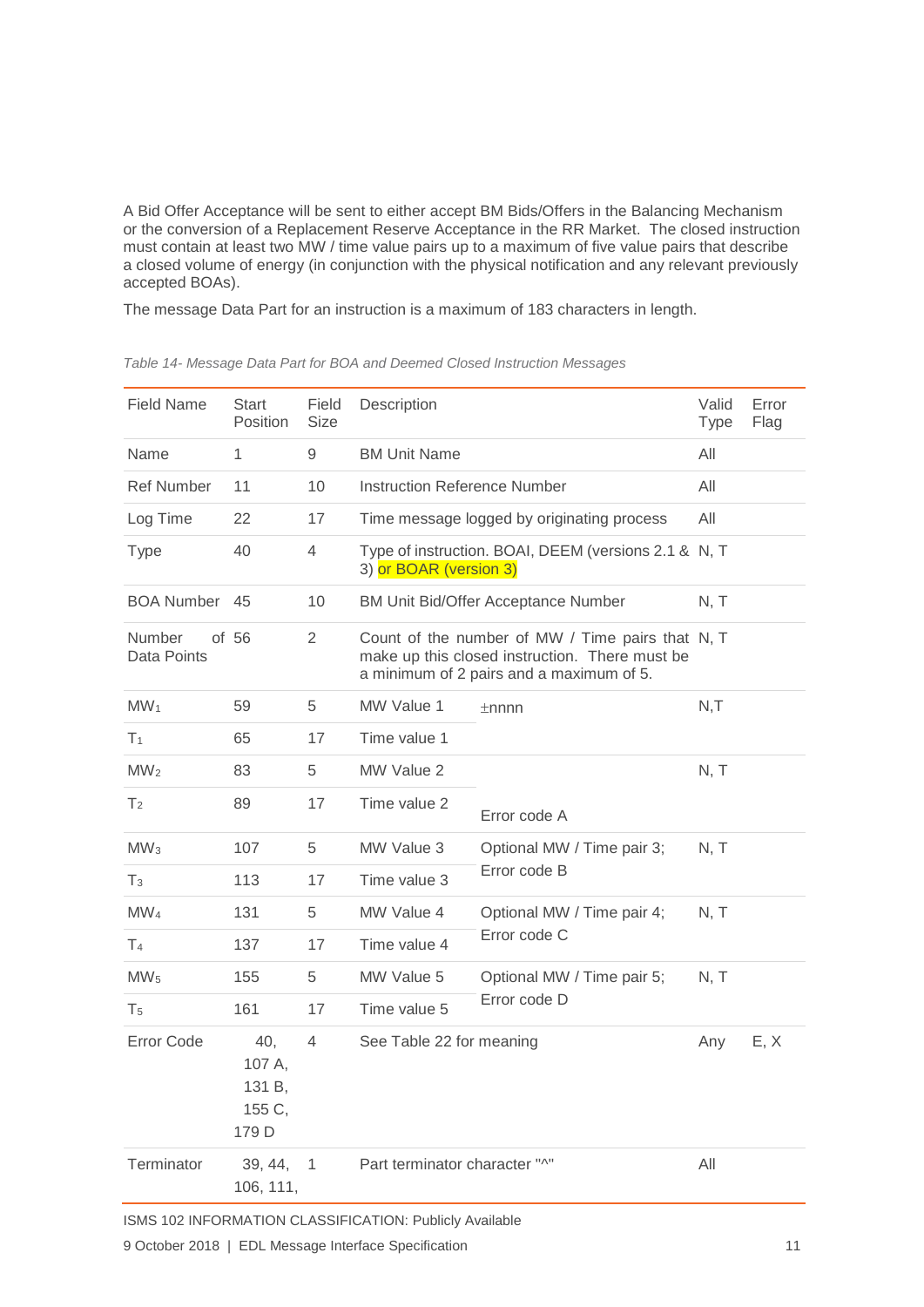| 130, 135, |  |
|-----------|--|
| 154, 159  |  |
| 178, 183  |  |

#### 2.6.3. Reason Code Instruction Messages

The message Data Part for a reason code instruction message is a maximum of 71 characters. This instruction sets the current reason code for a BM Unit. It is used, for example, to instruct a BM Unit's frequency response.

| Field Name        | <b>Start Position</b> | Field<br><b>Size</b> | Description                                       | Valid<br>Type | Error<br>Flag |
|-------------------|-----------------------|----------------------|---------------------------------------------------|---------------|---------------|
| Name              | 1                     | 9                    | <b>BM Unit Name</b>                               | All           |               |
| <b>Ref Number</b> | 11                    | 10                   | Instruction Reference Number                      | All           |               |
| Log Time          | 22                    | 17                   | Time message logged by originating All<br>process |               |               |
| Type              | 40                    | $\overline{4}$       | Type of instruction. REAS                         | N, T          |               |
| Reason<br>Code    | 45                    | 3                    | Three character reason code.                      | N. T          |               |
| <b>Start Time</b> | 49                    | 17                   | Start time of the instruction.                    | N, T          |               |
| Error Code        | 40, 67                | $\overline{4}$       | See Table 22 for meaning                          | Any           | E, X          |
| Terminator        | 39, 44, 66 or 1<br>71 |                      | Part terminator character "^"                     | All           |               |

<span id="page-12-0"></span>*Table 15 - Message Data Part for Change of Reason Code Instruction Messages*

Participants and Vendors should contact NGC for an up-to-date list of reason codes and an accompanying explanation.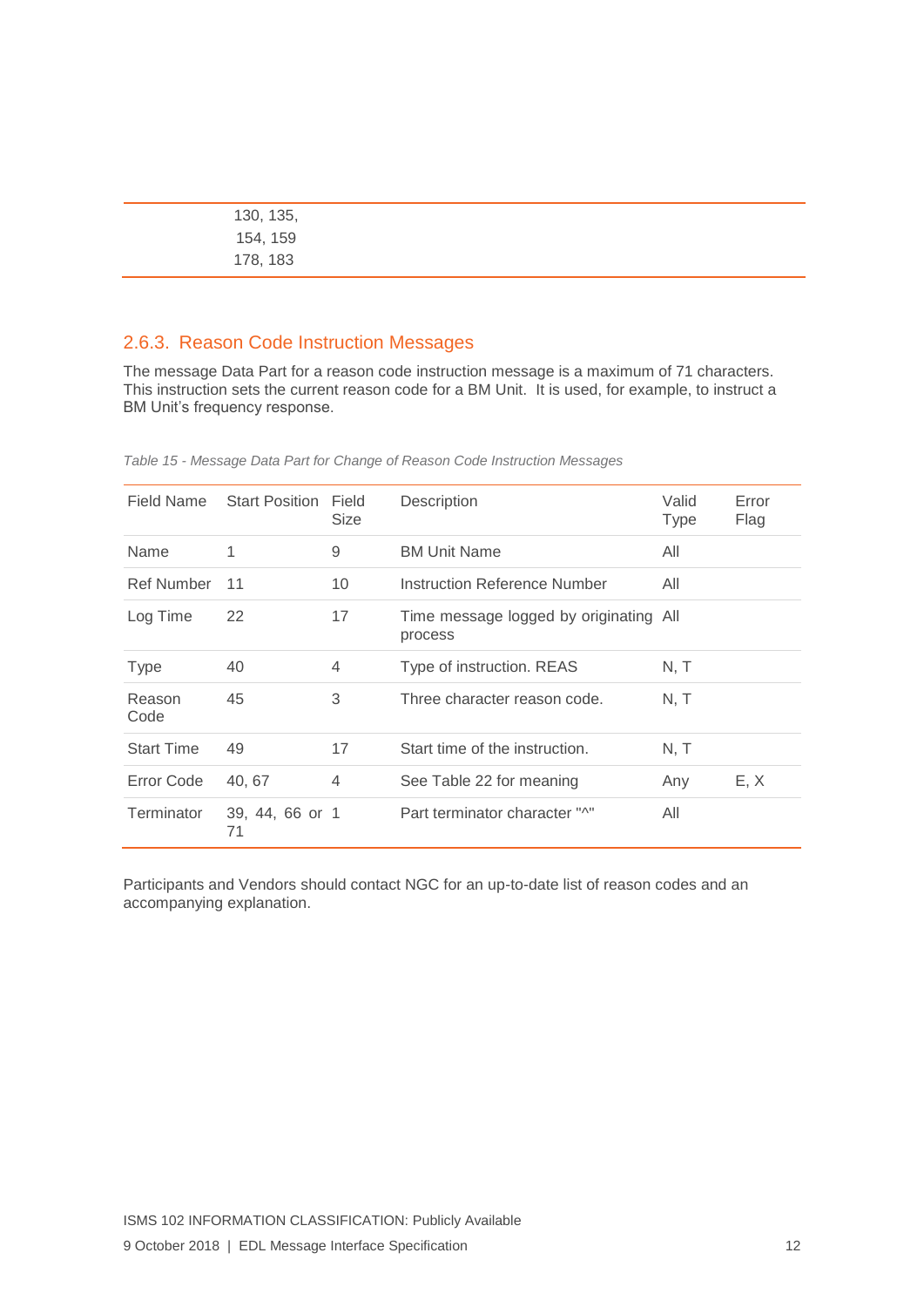#### 2.6.4. Voltage / MVAR Instruction Messages

The message Data Part for Voltage Instruction messages is a maximum of 73 characters. All voltage control instructions are supported by EDL level 2 (VERSON 0021).

| Field<br>Name           | Start<br><b>Position</b> | Field<br><b>Size</b> | Description                                                                                                                                                                                                                                                          | Valid<br><b>Type</b> | Error<br>Flag |
|-------------------------|--------------------------|----------------------|----------------------------------------------------------------------------------------------------------------------------------------------------------------------------------------------------------------------------------------------------------------------|----------------------|---------------|
| Name                    | 1                        | 9                    | <b>BM Unit Name</b>                                                                                                                                                                                                                                                  | All                  |               |
| Ref<br>Number           | 11                       | 10                   | Instruction Reference Number                                                                                                                                                                                                                                         | All                  |               |
| Log Time                | 22                       | 17                   | Time message logged by originating process                                                                                                                                                                                                                           | All                  |               |
| <b>Type</b>             | 40                       | 4                    | Type of instruction. MVAR or<br><b>VOLT</b>                                                                                                                                                                                                                          | N, T                 |               |
| Value                   | 45                       | 4                    | Target value as a whole number preceded by<br>minus ("-" = negative value), plus ("+" = positive<br>value), or space ( $" =$ positive value) and with 3<br>digits (i.e. leading zero's always supplied).<br>Note: + zero & - zero are treated as same<br>instruction | N, T                 |               |
| Target<br>Time          | 50                       | 17                   | Target time of the MVAR or VOLT instruction.                                                                                                                                                                                                                         | N, T                 |               |
| Error Code 40, 68       |                          | $\overline{4}$       | See Table 22 for meaning                                                                                                                                                                                                                                             | Any                  | E, X          |
| Terminator 39, 44, 67 1 | or 72                    |                      | Part terminator character "^"                                                                                                                                                                                                                                        | All                  |               |

<span id="page-13-0"></span>*Table 16 - Message Data Part for Voltage / MVAR Instruction Messages (version 2.1)*

<span id="page-13-1"></span>*Table 17 - Message Data Part for Voltage / MVAR Instruction Messages (version 3)*

| Field Name Start | <b>Position</b> | Field<br>Size  | Description                                                                                             | Valid<br><b>Type</b> | Error Flag |
|------------------|-----------------|----------------|---------------------------------------------------------------------------------------------------------|----------------------|------------|
| Name             | 1               | 9              | <b>BM Unit Name</b>                                                                                     | All                  |            |
| Ref<br>Number    | 11              | 10             | Instruction Reference Number                                                                            | All                  |            |
| Log Time         | 22              | 17             | logged<br>Time<br>message<br>originating process                                                        | by All               |            |
| <b>Type</b>      | 40              | $\overline{4}$ | Type of instruction. MVAR or<br><b>VOLT</b>                                                             | N. T                 |            |
| Value            | 45              | 7              | Target value as a number with 2<br>decimal places preceded by<br>minus (" $-$ " = negative value), plus | N. T                 |            |

ISMS 102 INFORMATION CLASSIFICATION: Publicly Available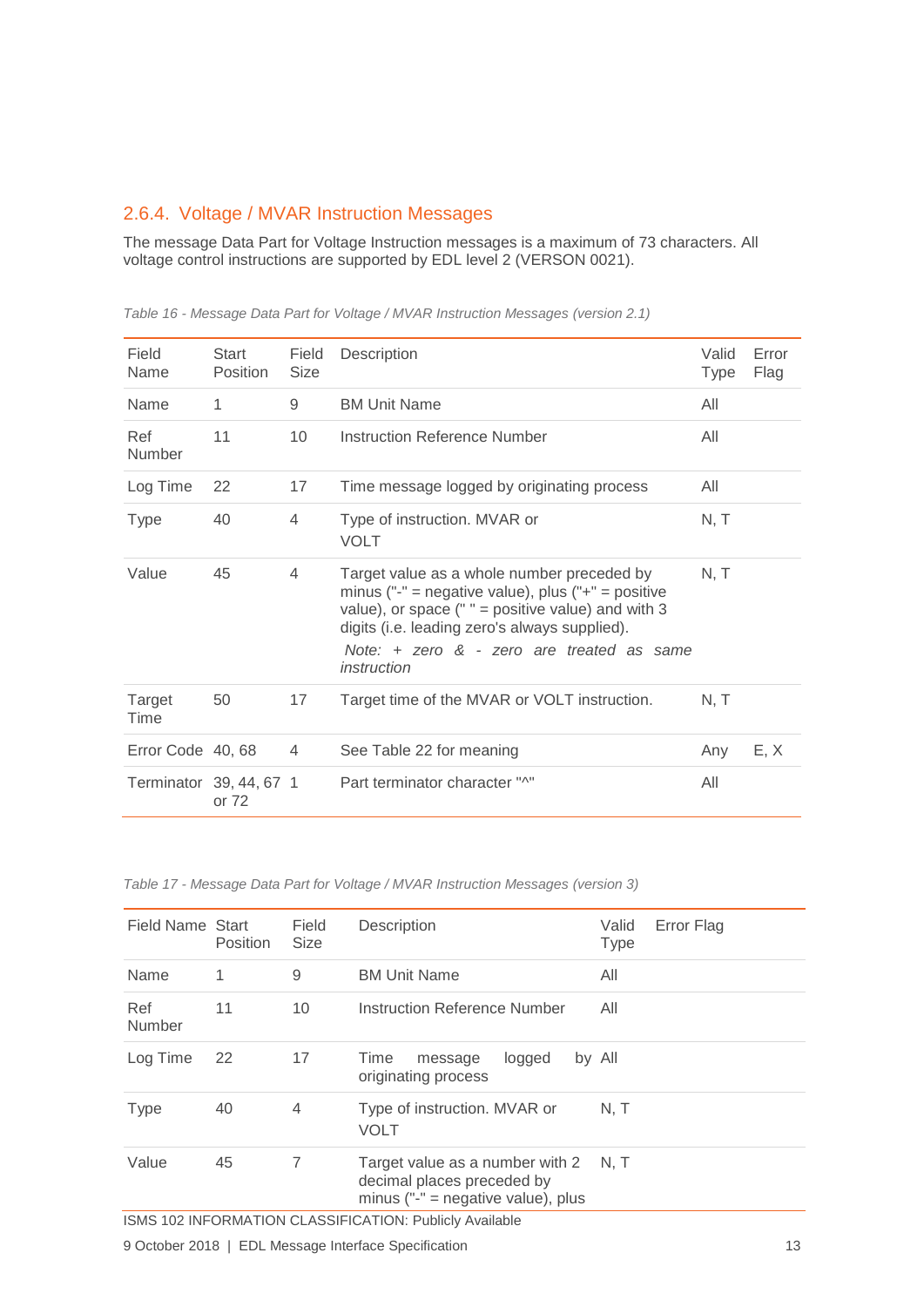|                         |                |    | $("+" = positive value)$ , or space $("$<br>" = positive value) and with $3$<br>digits (i.e. leading zero's always<br>supplied).<br>MVARs are instructed<br>Note: $+$ zero $\&$ - zero are treated<br>as same instruction |     |      |
|-------------------------|----------------|----|---------------------------------------------------------------------------------------------------------------------------------------------------------------------------------------------------------------------------|-----|------|
| Target<br>Time          | 53             | 17 | Target time of the MVAR or VOLT N, T<br>instruction.                                                                                                                                                                      |     |      |
| Error Code 43, 71       | $\overline{4}$ |    | See Table 22 for meaning                                                                                                                                                                                                  | Any | E, X |
| Terminator 39, 44, 70 1 | or 75          |    | Part terminator character "^"                                                                                                                                                                                             | All |      |

#### 2.6.5. Pumped Storage Instruction Messages

For Pumped Storage plant MW loading and pump instructions will use the closed instruction format given in [Table 18.](#page-14-0)

The following message format will be used to set a pumped storage unit's:

- current reason code
- droop value
- low frequency relay value
- current operating state

*Voltage instruction messages will be in the standard format as described in*

[Table](#page-13-1) *17*.

<span id="page-14-0"></span>*Table 18 - Message Data Part for Pumped Storage Unit Instruction Messages*

| Field Name        | Start<br>Position | Field<br><b>Size</b> | Description                                                                                      | Valid<br><b>Type</b> | Error<br>Flag |
|-------------------|-------------------|----------------------|--------------------------------------------------------------------------------------------------|----------------------|---------------|
| Name              | 1                 | 9                    | Pumped Storage Unit Name                                                                         | All                  |               |
| Ref Number 11     |                   | 10                   | Instruction Reference Number                                                                     | All                  |               |
| Log Time          | 22                | 17                   | Time message logged by originating process                                                       | All                  |               |
| Reason<br>Code    | 40                | 4                    | Four character reason code, (see Table 19 for N, T<br>more detail)                               |                      |               |
| <b>Start Time</b> | 45                | 17                   | Start time of instruction.                                                                       | N, T                 |               |
| Target            | 63                | 5                    | Depending on the reason code: a mnemonic N, T<br>or a real value (see Table 20 for more detail). |                      |               |
| Target Time 69    |                   | 17                   | Target time of the instruction.                                                                  | N, T                 |               |
| Error Code        | 87                | 4                    | See Table 22 for meaning                                                                         | Any                  | E, X          |

ISMS 102 INFORMATION CLASSIFICATION: Publicly Available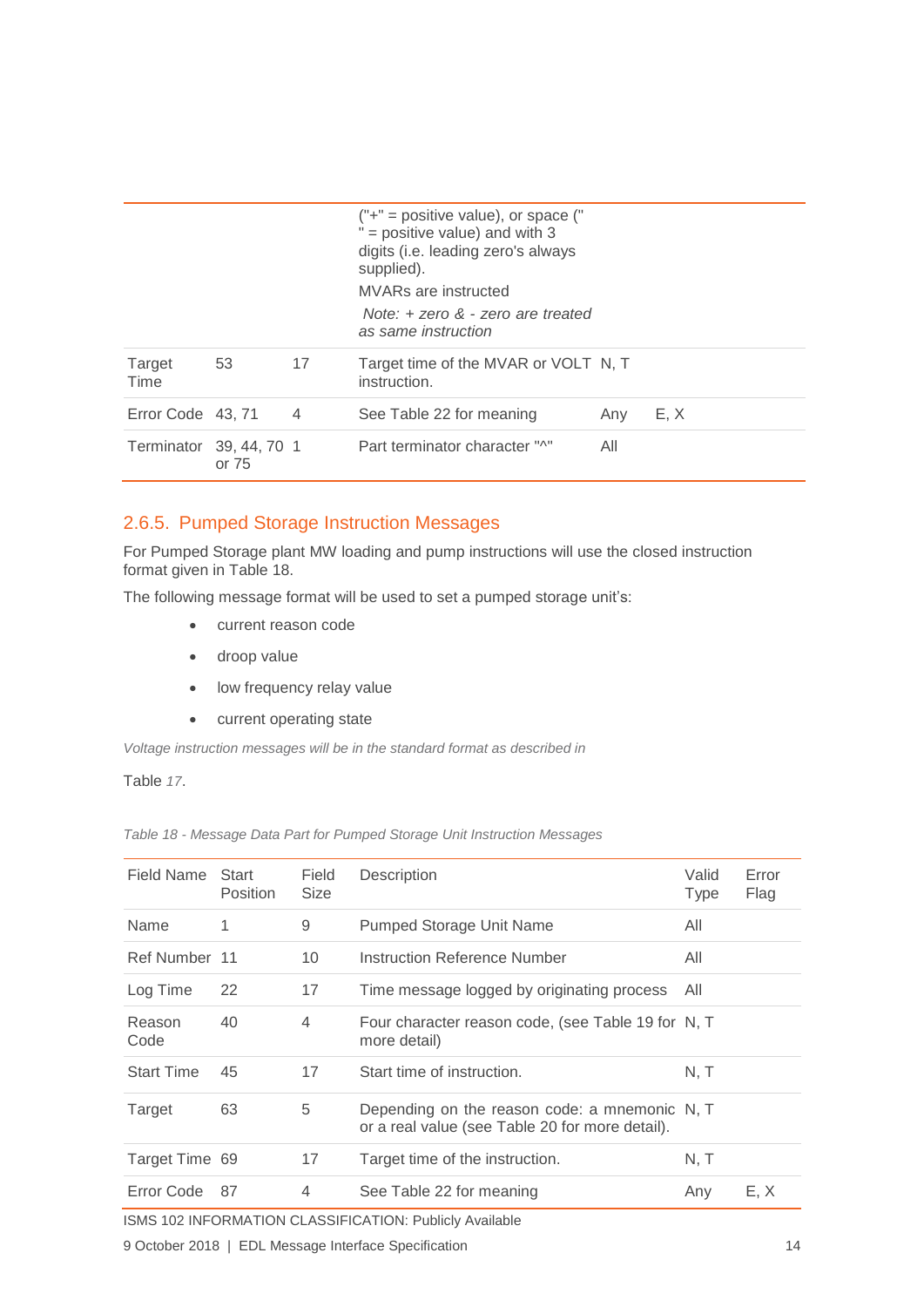Terminator 92 1 Part terminator character "^" All

Reason Codes can be one of the following:

<span id="page-15-0"></span>*Table 19 - Pumped Storage Reason Codes*

| <b>Reason Code Description</b> |                                                                            |
|--------------------------------|----------------------------------------------------------------------------|
| LFSM                           | <b>Limited Frequency Sensitive Mode</b>                                    |
| <b>PSHF</b>                    | Carry Primary, Secondary and High Frequency Response                       |
| <b>EMRG</b>                    | Emergency instruction (instruction to operate outside declared parameters) |
| <b>FRES</b>                    | <b>Fast Response Required</b>                                              |
| LFRY                           | Instruction to set a Low Frequency relay                                   |
| <b>DROP</b>                    | Droop instruction                                                          |
| <b>BKDN</b>                    | <b>Breakdown</b>                                                           |

Target Field can be one of the following:

#### <span id="page-15-1"></span>*Table 20 - Pumped Storage Targets*

|           | Target Description                                                                                                                                              |
|-----------|-----------------------------------------------------------------------------------------------------------------------------------------------------------------|
| <b>MW</b> | Reason code to be applied to the Pumped Storage BOA Closed Instruction                                                                                          |
| <b>SH</b> | Shutdown                                                                                                                                                        |
| SG        | Spin Gen                                                                                                                                                        |
| <b>SP</b> | Spin Pump                                                                                                                                                       |
| nn.nn     | Set low frequency relay to nn.nn Hz. For example nn.nn could be 49.85. Where nn.nn is<br>sent as 00.00 this should be interpreted as >remove LF relay setting=. |
| n.n       | Set droop to n.n %                                                                                                                                              |

#### *Table 21 - Pumped Storage allowable combinations*

|             |              |                            | MW positive output SH SG SP MW negative output nn.nn | n.n |
|-------------|--------------|----------------------------|------------------------------------------------------|-----|
| <b>LFSM</b> | $\mathsf{X}$ | $\times$ $\times$ $\times$ |                                                      |     |
| <b>PSHF</b> | X            | X                          |                                                      |     |
| EMRG        | X            | x x x                      |                                                      |     |

ISMS 102 INFORMATION CLASSIFICATION: Publicly Available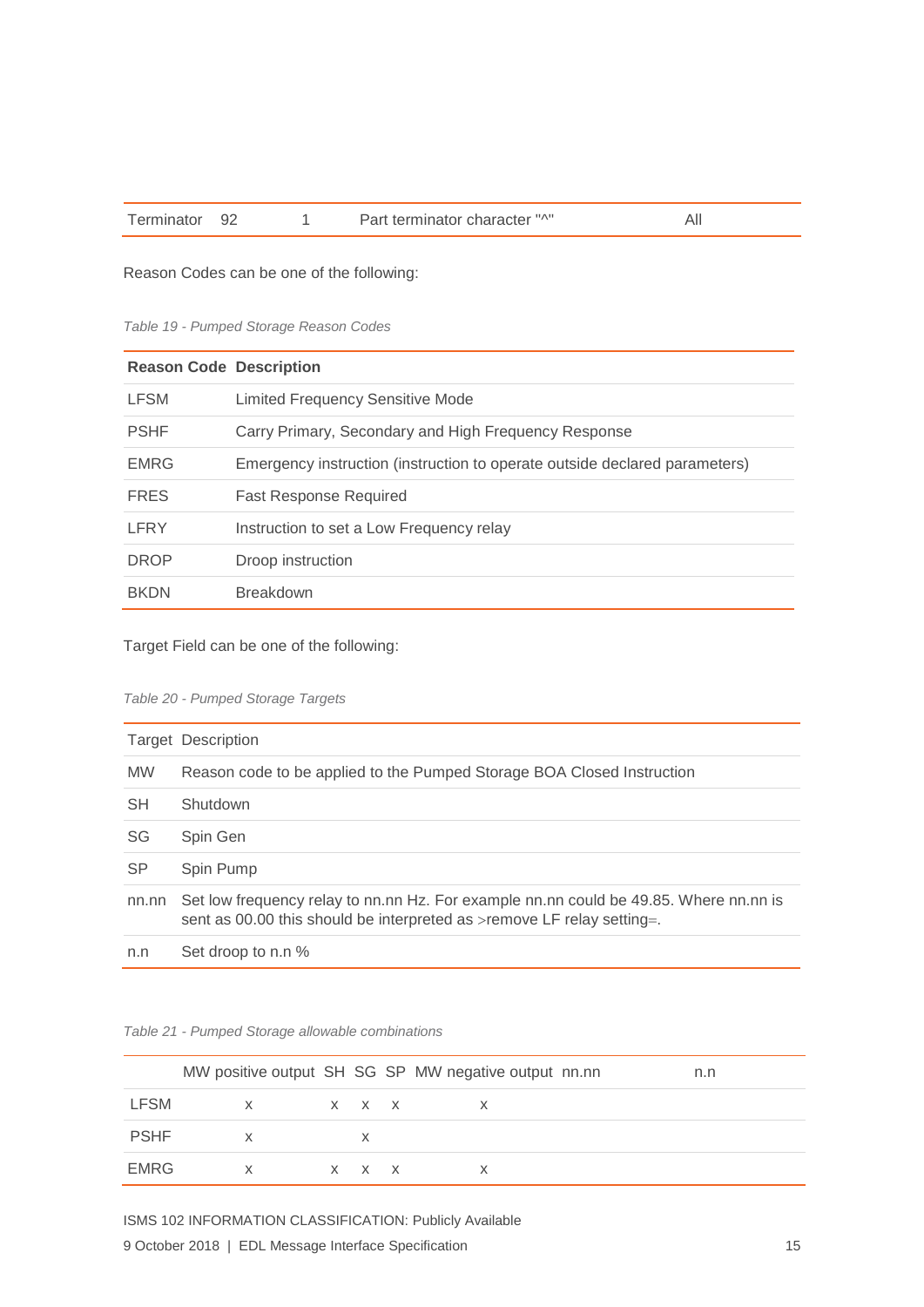| <b>FRES</b> | X |   |   |   |
|-------------|---|---|---|---|
| LFRY        |   |   | X |   |
| <b>DROP</b> |   |   |   | X |
| <b>BKDN</b> |   | x |   |   |

# 2.6.6. Instruction Message Error Codes

The error codes in [Table 22](#page-16-0) can be used with instruction messages.

<span id="page-16-0"></span>*Table 22 - Instruction Error Message Codes*

| Error<br>Code | Description                                                                                                                |
|---------------|----------------------------------------------------------------------------------------------------------------------------|
| 1001          | Invalid BM Unit ID                                                                                                         |
| 1002          | Invalid Reference Number (Current reference < Last reference, or no previous<br>reference to instruction with this number) |
| 1003          | General instruction syntax error (instruction parsing failed)                                                              |
| 1004          | Instruction received for a BM Unit with NO PATH                                                                            |
| 1005          | Instruction received before Version Control Procedure completed                                                            |
| 1006          | Telephoned Instruction received with an Invalid Reference Number.                                                          |
| 1007          | Attempt to recover previously rejected instruction                                                                         |
| 1008          | Unable to log instruction                                                                                                  |
| 1009          | Invalid Telegraph Instruction Number                                                                                       |
| 1010          | Attempt to Reject Reconciliation Instruction which has already been sent to<br>Settlements                                 |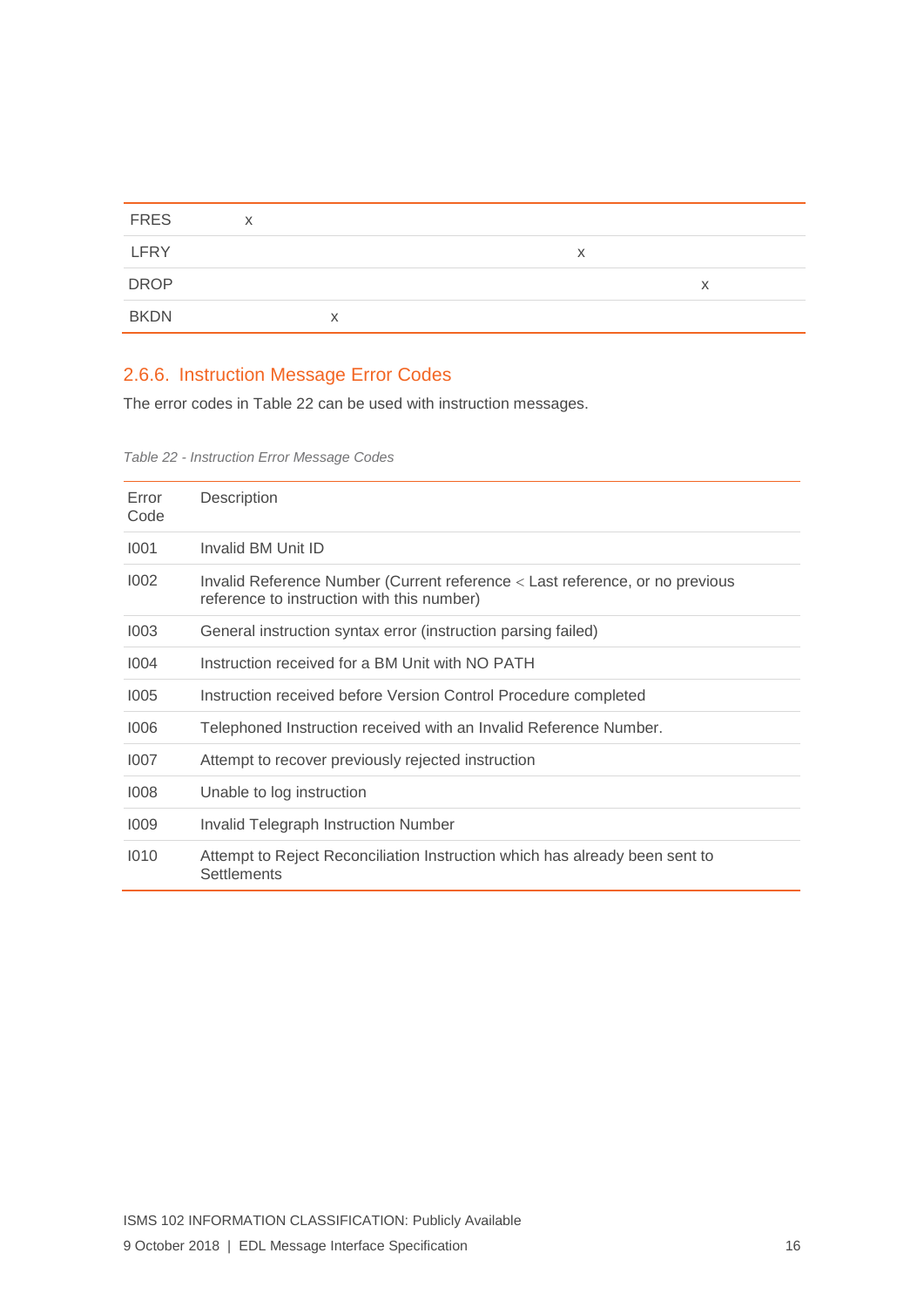# <span id="page-17-0"></span>2.7. Submission Messages

Submission messages conform to the message structure and error checking detailed in Reference 2. The structure of the Data Part depends on the parameters being re-declared, the options are detailed in [Table 23.](#page-17-1)

The message Data Part for Submission messages is a maximum of 107 characters.

| <b>Field Name Start</b> | Position                                                          | Field<br><b>Size</b> | Description                                                                                    |          | Valid<br><b>Type</b> | Error<br>Flag |
|-------------------------|-------------------------------------------------------------------|----------------------|------------------------------------------------------------------------------------------------|----------|----------------------|---------------|
| Name                    | 1                                                                 | $\hbox{9}$           | <b>BM Unit Name</b>                                                                            | All      |                      |               |
| Ref<br>Number           | 11                                                                | 10                   | <b>Submission Reference Number</b>                                                             |          | All                  |               |
| Log Time                | 22                                                                | 17                   | Time message logged by originating process                                                     |          | All                  |               |
| <b>Type</b>             | 40                                                                | 6                    | Specifies the type of Submission and the N, T<br>structure of the type dependent message part. |          |                      |               |
| <b>Type</b>             | 47                                                                | Max                  | Type                                                                                           |          |                      |               |
| Dependent               |                                                                   | 57                   | MEL, MIL (error code A)                                                                        | Table 24 |                      |               |
|                         |                                                                   |                      | RURE, RURI,<br>RDRE, RDRI<br>(error code B)                                                    | Table 25 |                      |               |
|                         |                                                                   |                      | NDZ, NTO, NTB, MZT,<br><b>MNZT</b><br>(error code C)                                           | Table 26 |                      |               |
|                         |                                                                   |                      | SEL, SIL<br>(error code D)                                                                     | Table 27 |                      |               |
|                         |                                                                   |                      | <b>MDVP</b><br>(error code E)                                                                  | Table 28 |                      |               |
| Error Code              | 40 any,<br>103(A),<br>79 (B),<br>51 (C),<br>57 (D),<br>61 $(E)$   | 4                    | Not used.                                                                                      |          | Any                  | E, X          |
| Terminator              | 44, 1<br>39,<br>102, 107,<br>78, 83, 50,<br>55, 56, 61,<br>60, 65 |                      | Part terminator character "^"                                                                  |          | All                  |               |

<span id="page-17-1"></span>*Table 23- Message Data Part for Submission Messages*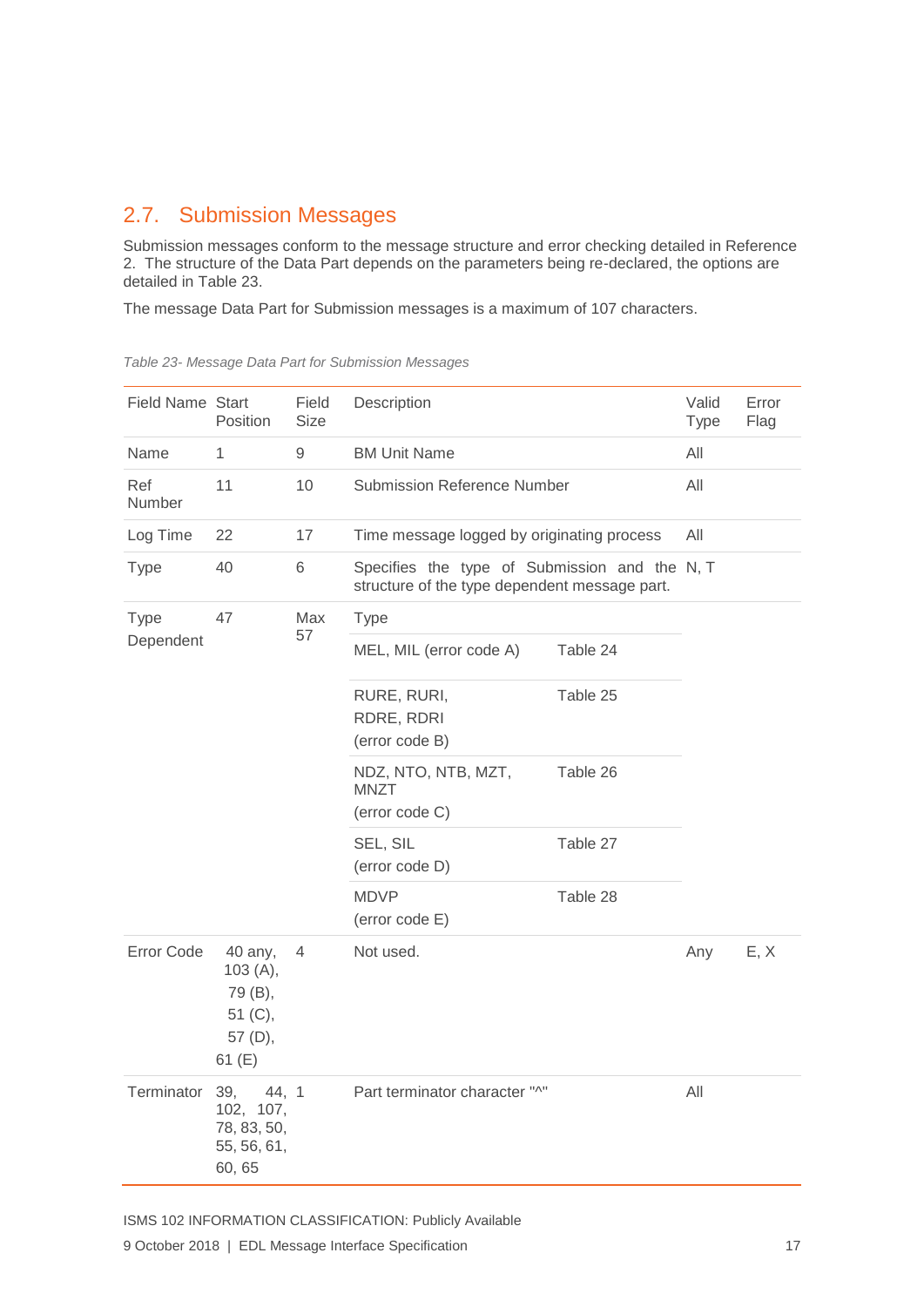<span id="page-18-0"></span>*Table 24- Message Data Part Variations for MEL/MIL Submission Messages*

|              | Field Name Start Position Field Size Description |    |                                  |
|--------------|--------------------------------------------------|----|----------------------------------|
| <b>Type</b>  | 40                                               | 6  | "MEL" or "MIL" keyword           |
| Time from 47 |                                                  | 17 | Start time                       |
| MW from      | 65                                               | 9  | MW at time from $(\pm$ nnnnnnnn) |
| Time to      | -75                                              | 17 | End time                         |
| MW to        | 93                                               | 9  | MW at time to $(\pm$ nnnnnnnn)   |

Submission messages for RUR/RDR parameters contain fields that are optional. Unused fields are treated as null values. Null values are specified by filling the field with '\*' characters. The three valid combinations of parameters and nulls are identified in [Table 25.](#page-18-1)

| Field<br>Name | Start<br>Position | Field<br><b>Size</b> | Description                                         |              |              |        |
|---------------|-------------------|----------------------|-----------------------------------------------------|--------------|--------------|--------|
| <b>Type</b>   | 40                | 6                    | "RURE", "RURI", "RDRE", or "RDRI" Valid<br>keywords |              | Combinations |        |
| Rate 1        | 47                | 6                    | <b>First Rate</b>                                   | T            | $\top$       | T      |
| Elbow 2       | 54                | 5                    | Optional Second Elbow (±nnnn)                       | T.           | $\top$       | *****  |
| Rate 2        | 60                | 6                    | <b>Optional Second Rate</b>                         | T            | $\top$       | ****** |
| Elbow 3       | 67                | 5                    | Optional Third Elbow (±nnnn)                        | T            | *****        | *****  |
| Rate 3        | 73                | 6                    | <b>Optional Third Rate</b>                          | $\mathbf{T}$ | ******       | ****** |

<span id="page-18-1"></span>*Table 25 - Message Data Part variations for RUR/RDR Export/Import Submissions*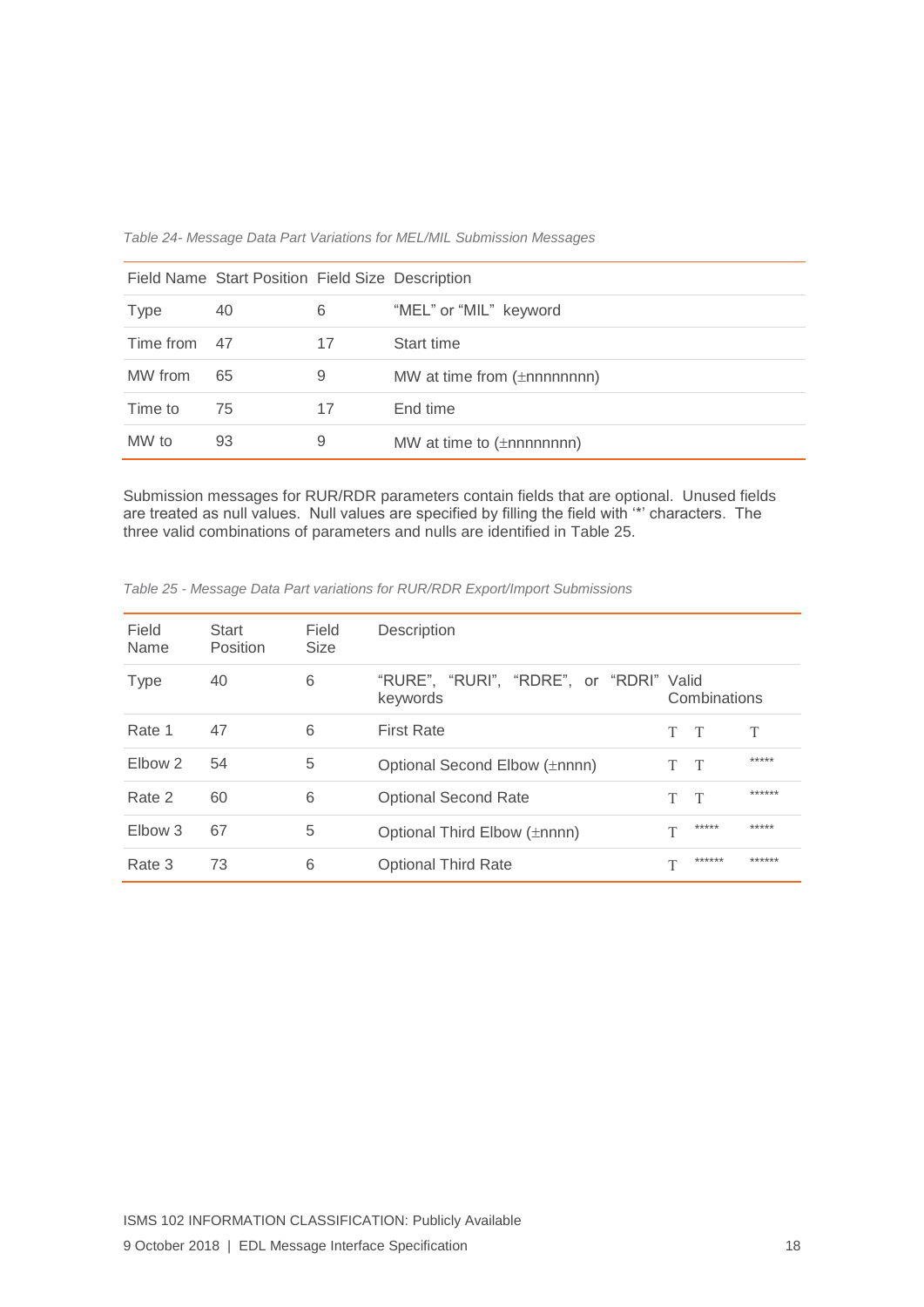<span id="page-19-0"></span>*Table 26 - Message Data Part variations for Single Time Value Parameter Submissions*

|               | Field Name Start Position Field Size Description |   |                                             |
|---------------|--------------------------------------------------|---|---------------------------------------------|
| <b>I</b> vpe  | 40                                               | 6 | "NDZ", "NTO", "NTB", "MZT" or "MNZT keyword |
| Time value 47 |                                                  | 3 | Number of minutes                           |

<span id="page-19-1"></span>*Table 27 - Message Data Part Variations for SEL/SIL Submission Messages*

|       | Field Name Start Position Field Size Description |   |                        |
|-------|--------------------------------------------------|---|------------------------|
| Type  | 40                                               | 6 | "SEL" or "SIL" keyword |
| Value | $\Delta$ /                                       | ч | MW level               |

<span id="page-19-2"></span>*Table 28 - Message Data Part for variations for Maximum Delivery Submission Messages*

|            | Field Name Start Position Field Size Description |    |                                |
|------------|--------------------------------------------------|----|--------------------------------|
| Type       | 40                                               | 6  | "MDVP" keyword                 |
| <b>MDV</b> |                                                  | 11 | Max Delivery Volume (MW hours) |
| <b>MDP</b> | 59                                               |    | Max. Delivery Period (minutes) |

#### 2.7.1. Submission Error codes

A submission message is automatically acknowledged by NGC using a message with the message Header Part "RW ^".

The submission undergoes syntax and validation checking. If the submission is valid, the return message with the message Header Part "RU ^" is sent to the Control Point; otherwise, if an error is encountered, a message with the message header part "RN E" is sent with a reason code appended.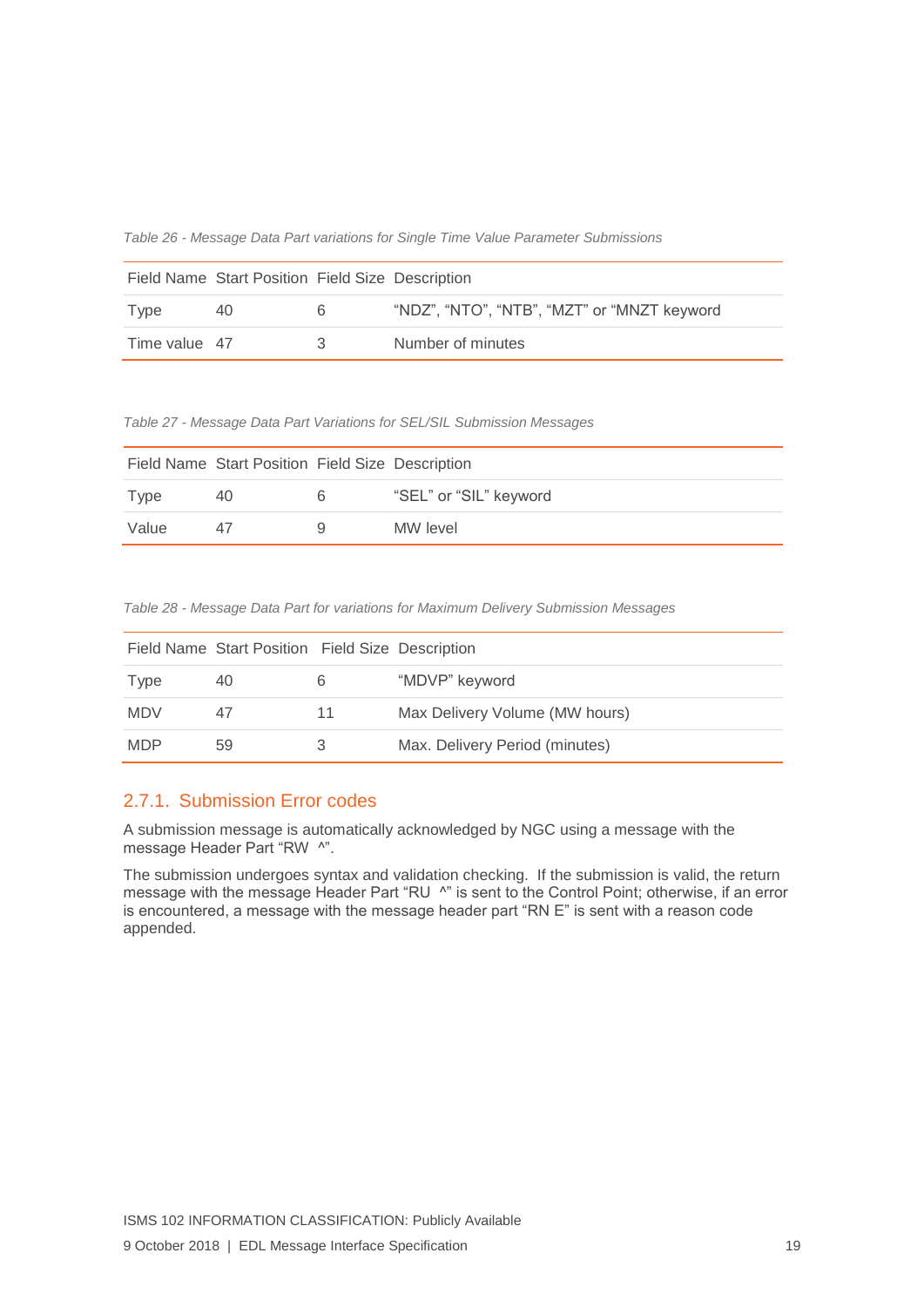*Table 29 -Submission Error Codes*

|                  | <b>Error Code Description</b>                                         |
|------------------|-----------------------------------------------------------------------|
| R <sub>001</sub> | Invalid syntax                                                        |
| R <sub>002</sub> | <b>Invalid BM Unit</b>                                                |
| R <sub>003</sub> | Value out of bounds                                                   |
| R <sub>004</sub> | Invalid run rate break point                                          |
| R <sub>005</sub> | Invalid run rate                                                      |
| R006             | Invalid combination of run rates/breakpoints                          |
| R007             | Invalid run rate breakpoint; breakpoints not monotonically increasing |
| R <sub>008</sub> | FROM time does not predate TO time                                    |
| R <sub>009</sub> | Invalid FROM time                                                     |
| R010             | Invalid TO time                                                       |
| R011             | FROM time must be equal to or after SUBMISSION time                   |
| R999             | <b>Contact NGC</b>                                                    |

#### <span id="page-20-0"></span>2.8. Undelivered Messages

There will be rare occasions when messages will not be acknowledged as successfully transferred from the Communications Layer on one node to the Communications Layer on another node. This may be due to

- the message was not transferred communications failure
- the remote message server failed to acknowledge receipt of the successfully delivered message.

All such messages which cannot be delivered to the remote partner are deposited in the undelivered mailbox on the sending node. Any message Prefix Part in the input mailbox is also echoed to the undelivered mailbox. The Communications Layer must monitor this mailbox, and possibly re-present the message when connection is re-established.

#### <span id="page-20-1"></span>2.9. Alarm Messages

The Server Layer continuously monitors the Wide-area Network Layer. Whenever a connection with a remote partner changes, a message is deposited in the Alarm mailbox.

| Field | Start    | Field       | Description   |  |
|-------|----------|-------------|---------------|--|
| Name  | Position | <b>Size</b> |               |  |
| Code  |          | 2           | See Table 31. |  |

*Table 30 - Alarm codes for CMS Alarm Mailbox*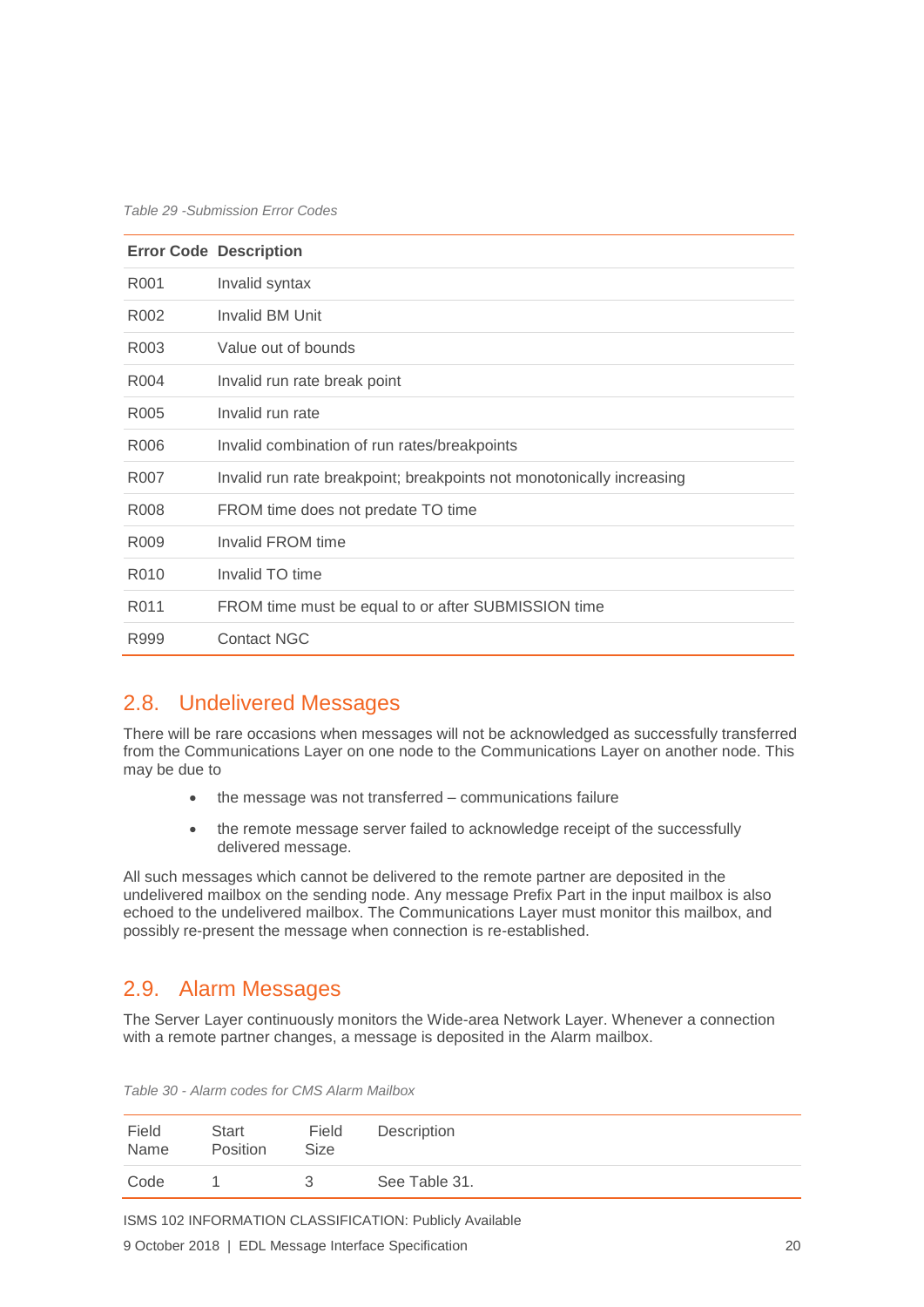| Time  |  | Time alarm raised by Server Layer, obtained from local node |
|-------|--|-------------------------------------------------------------|
| Stamp |  | system clock.                                               |

#### <span id="page-21-0"></span>*Table 31 - CMS Alarm Codes*

|           | Alarm Meaning                 |
|-----------|-------------------------------|
| IC        | Input channel connected       |
| OC.       | Output channel connected      |
| ID        | Input channel disconnected    |
| <b>OD</b> | Output channel disconnected   |
| NX.       | <b>Network Partner Exited</b> |

#### *Table 32 - Alarm codes for the MMS Alarm Mailbox*

| Field Name Start | Position | Field<br><b>Size</b> | Description                                                                  |  |
|------------------|----------|----------------------|------------------------------------------------------------------------------|--|
| Destination 1    |          | 6                    | Name of BM Unit                                                              |  |
| Code             | 8        | 6                    | See Table 33                                                                 |  |
| Time<br>Stamp    | 15       | 23                   | Time alarm raised by Server Layer, obtained from local node<br>system clock. |  |

#### <span id="page-21-1"></span>*Table 33 - MMS Alarm Codes*

| Alarm   | Meaning                                                                                 |
|---------|-----------------------------------------------------------------------------------------|
| $C-P$   | <b>Primary Channel Connected</b>                                                        |
| C-S     | Secondary Channel Connected                                                             |
| $D - P$ | <b>Primary Channel Disconnected</b>                                                     |
|         | D-P(R) Primary Channel disconnected due to a link re-configuration                      |
|         | D-S(R) Secondary Channel disconnected due to a link re-configuration                    |
|         | D-P(U) Primary Channel disconnected due to a message being undelivered/unacknowledged   |
|         | D-S(U) Secondary Channel disconnected due to a message being undelivered/unacknowledged |
| D-S     | Secondary Channel Disconnected                                                          |
| NX.     | <b>Network Partner Exited</b>                                                           |
|         | ISMS 102 INFORMATION CLASSIFICATION: Publicly Available                                 |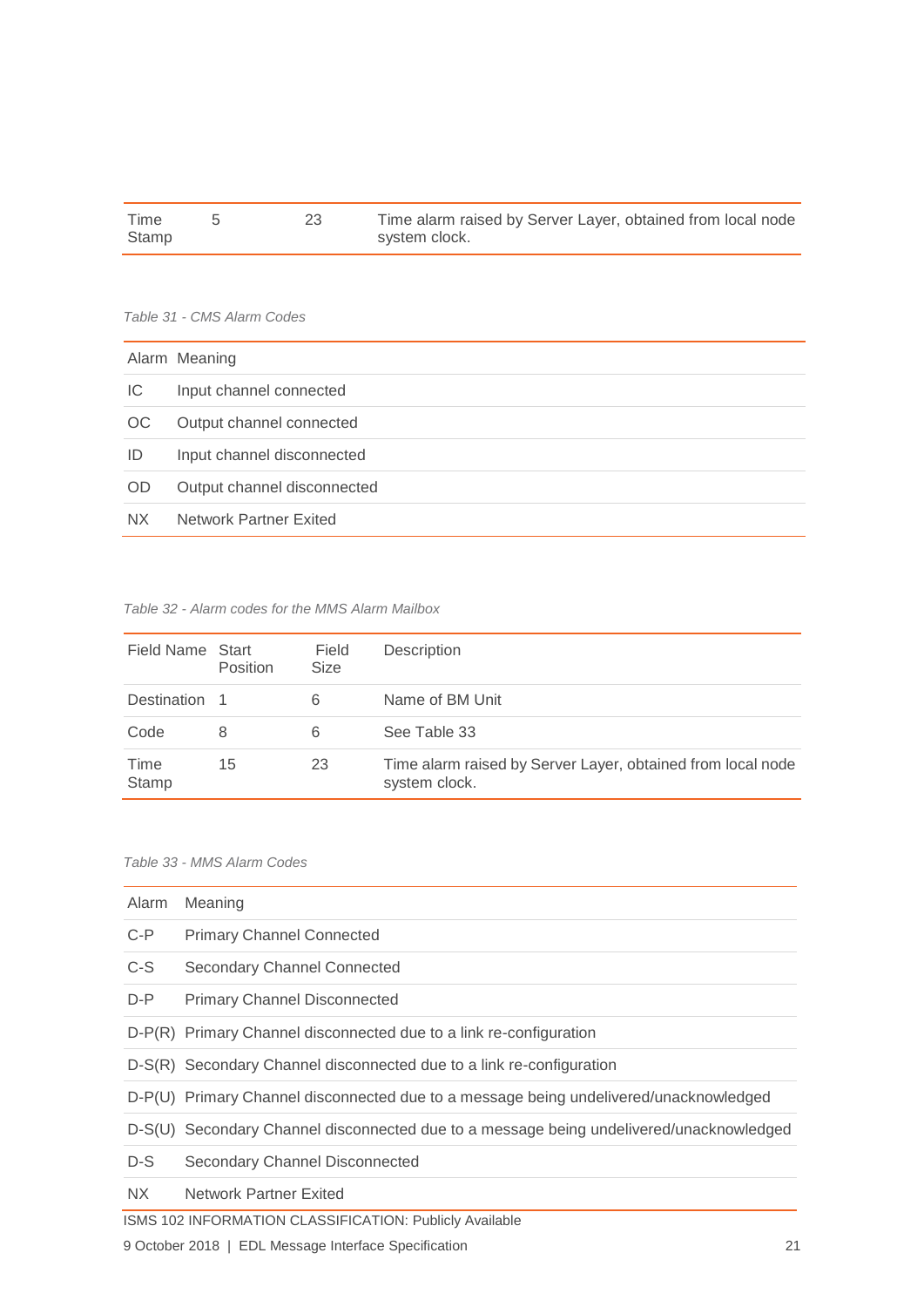# <span id="page-22-0"></span>**3. DOCUMENT STATUS**

#### AMENDMENT RECORD

| <b>Issue</b>   | <b>Draft</b> | <b>Date</b> | <b>Author</b> | <b>Description of changes</b>                                                                                                                                                                                                                                  |
|----------------|--------------|-------------|---------------|----------------------------------------------------------------------------------------------------------------------------------------------------------------------------------------------------------------------------------------------------------------|
| 5              | 1            | 25-Sep-2018 | <b>RDG</b>    | Version 3.0 of EDL supports the following changes:<br>Introduce new type of instruction, BOAR, for<br>1.<br>bid-offer acceptances resulting from the<br>Replacement Reserve (RR) Market<br>Changes to support non-integer MVAr &<br>2.<br>Voltage instructions |
|                |              |             |               | Document modernisation also undertaken                                                                                                                                                                                                                         |
| $\overline{4}$ |              | 20-Jun-2000 | <b>NA</b>     | Add new NGC logo and quality watermark.                                                                                                                                                                                                                        |
| $\overline{4}$ | 1            | 07-Jun-2000 | <b>NA</b>     | Updated following comments arising from EDL type<br>testing.                                                                                                                                                                                                   |
| 3              |              | 09-May-2000 | <b>NA</b>     | Updated and issued after responding to comments<br>on Issue 3, Draft 1.                                                                                                                                                                                        |
| 3              | 1            | 13-Apr-2000 | <b>RDG</b>    | Updated to include Submission message reason<br>codes                                                                                                                                                                                                          |
| 2              |              | 21-Jan-2000 | NA            | Issued following review.                                                                                                                                                                                                                                       |
| $\mathfrak{D}$ | 1            | 19-Jan-2000 | NA            | Updated in response to comments received from<br>OFGEM on Issue 1. Also add Start Time field to the<br>REAS instruction, and increase the size of the elbow<br>fields in the RUR/RDR messages from 4 to 5                                                      |
| 1              |              | 23-Dec-1999 | <b>NA</b>     | Updated in response to comments from the NETA<br>project team.                                                                                                                                                                                                 |
| 1              | 1            | 16 Dec 1999 | <b>NA</b>     | Created from the document referred to in Reference<br>4.                                                                                                                                                                                                       |